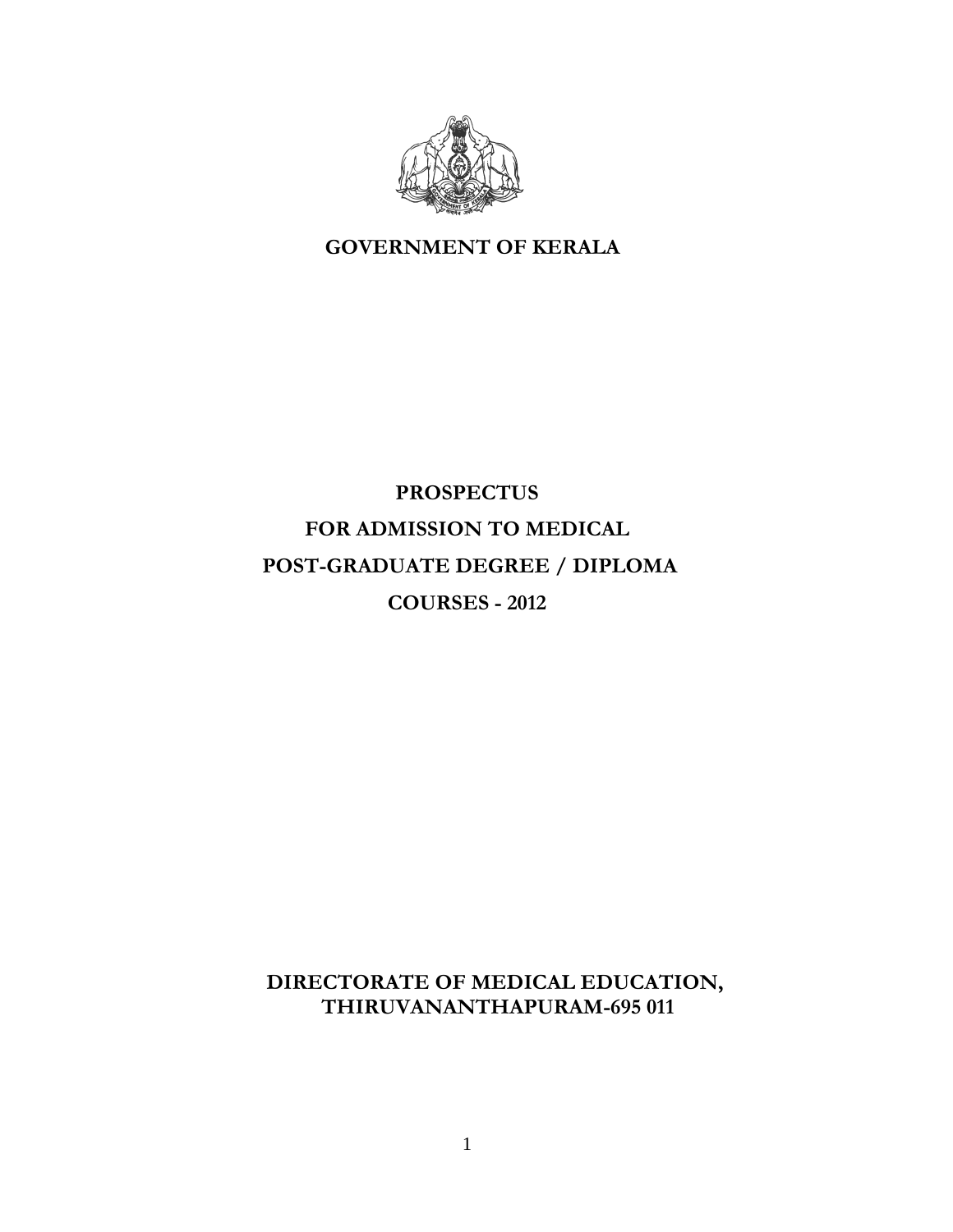### GOVERNMENT OF KERALA **DIRECTORATE OF MEDICAL EDUCATION**

#### **PROSPECTUS FOR MEDICAL POST GRADUATE DEGREE/DIPLOMA COURSES, 2012**

(Approved by Government as per G.O. (Rt) No: 4346/2011/H&FWD Thiruvananthapuram dated 17-12-2011) No. B2/30844/2011/DME.

*(Prospectus issued for earlier years are not valid)* 

#### **I. Preface**

 The Director of Medical Education, Kerala State conducts Post Graduate Courses in various disciplines. A total of 449 seats in P.G. Degree courses and 165 seats in Diploma Courses are available in the Government Medical Colleges of the State.

The Director of Medical Education is the authority for the selection and allotment in the State Quota of 226 seats in P.G. Degree courses and 83 seats in P.G. Diploma courses.

223 seats in P.G. Degree courses and 82 seats in P.G. Diploma courses are set apart for All India Quota. Selection and allotment to these seats will be conducted by the Director General of Health Services.

In addition to the above, allotment to the 50% seats in the in the self financing/ Cooperative Medical Colleges will also be made by the Director of Medical Education.

#### **II. Duration of the Course**

The duration of the course including University Examination is 3 years in the case of Degree Courses and 2 years in the case of Diploma Courses. There shall be an exemption of one year in the duration of PG degree courses in respect of candidates who have done P.G. Diploma course of two years and awarded Diploma in the same subject. The candidates must have acquired the P.G. Diploma pass certificate on or before  $30<sup>th</sup>$  April 2012 for being eligible for reduction in the duration of the course. No other reduction in the duration of the course shall be granted.

The date of commencement of the Course and the last date of completion of admission process will be as per the time schedule fixed by the Government of India/Medical Council of India/Supreme Court of India.

### **III. Fees**

|    | <b>Annual Tuition fee</b>    |                                              |
|----|------------------------------|----------------------------------------------|
|    | Degree Course                | ₹ 40,400 per annum                           |
|    | Diploma Course               | ₹ 34,900 per annum                           |
|    | Miscellaneous fee            | ₹ 6,000                                      |
| 3. | Caution Deposit (refundable) | ₹ 2,000 (for recovery towards loss or        |
|    |                              | breakage of Laboratory equipment, books etc) |
|    | University fees              | as applicable                                |

The above fee is applicable only for Government Medical Colleges. The fee for the Government/ Merit seats in self financing colleges will be announced before the allotment. The University Fees will be collected from the Candidates and remitted through the Principals concerned.

The fee for the Post Graduate Medical Degree/Diploma seats Self Financing Medical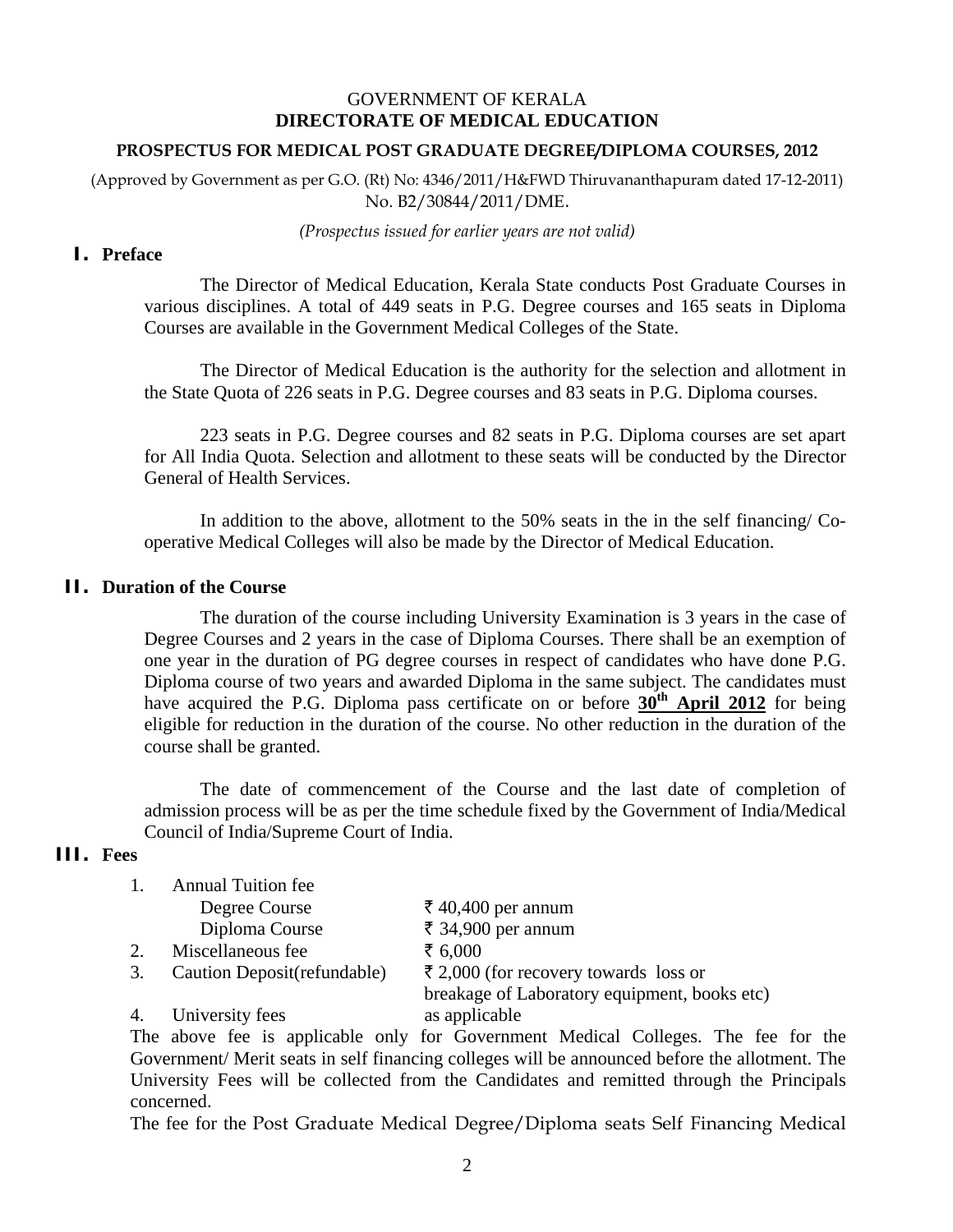Colleges will be issued separately.

#### **IV. Eligibility for Admission**

**(a)** *Academic:* Applicants should have passed the MBBS Degree from any of the Universities in Kerala or of any other University recognized by any of the Universities in Kerala as equivalent thereto with eligibility for full registration in respect of all courses. Applicants who will complete Compulsory Rotating Resident Internship (C.R.R.I.) on or before **31.03.2012** are eligible to apply for the entrance examination, but admission to the candidates will be given only after obtaining registration of T.C. Medical Council.

#### **(b)** *Nativity:* Applicants should have satisfied any of the following conditions.

i) Indian Citizens of Kerala origin.

- ii) Have passed the MBBS Degree from any of the Medical Colleges in Kerala.
- **(c)** *Age:* Upper age limit for general merit candidates will be 45 years as on 30-04-2012. For service Quota candidates, other than Medical Education Services quota, upper age limit will be 47 years for Post Graduate Degree Courses and 48 years for Post Graduate Diploma Courses as on 30-04-2012. For MESQ candidates, upper age limit will be 52 years as on 30-04-2012
- **(d)** All candidates including service Quota Candidates shall have to qualify the entrance examination conducted by the Commissioner of Entrance Examinations, Kerala by securing minimum of 50% marks (40% for SC/ST and SEBC candidates and 45% for PD candidates).

### **V. Seats**

.

 Distribution of seats - The distribution of the available seats among the various categories are furnished in Annexures III and IV. The seat distribution of the available seats among various categories in Self Financing Medical Colleges is furnished in Annexure X.

### **VI. Seats under General Merit Quota and other Reservation Quotas**

 **(a)**. *Merit quota* -Leaving the seats set apart for Persons with disabilities and Ex-Service quota 50% of the remaining seats under state quota will be allotted under general merit

 (**b***). Reservation for Socially and Educationally Backward classes (SEBC) -* Leaving the seats set apart for Persons with disabilities, and Ex-Service, 9 % of the remaining seats under state quota shall be reserved for candidates belonging to socially and Educationally backward classes. The percentage breakup of seats as per the SEBC reservation is as follows.

### **( The List of SEBC Communities – Annexure VIII )**

| $(a)$ . Ezhava $(EZ)$                            | $-3\%$ |
|--------------------------------------------------|--------|
| $(b)$ . Muslim $(MU)$                            | $-2\%$ |
| (c). Other Backward Hindu (BH)                   | $-1\%$ |
| (d). Latin Catholic Other than Anglo Indian (LC) | $-1\%$ |
| (e). Other Backward Christian (BX)               | $-1\%$ |
| (f) . Kudumbi (KU)                               | $-1\%$ |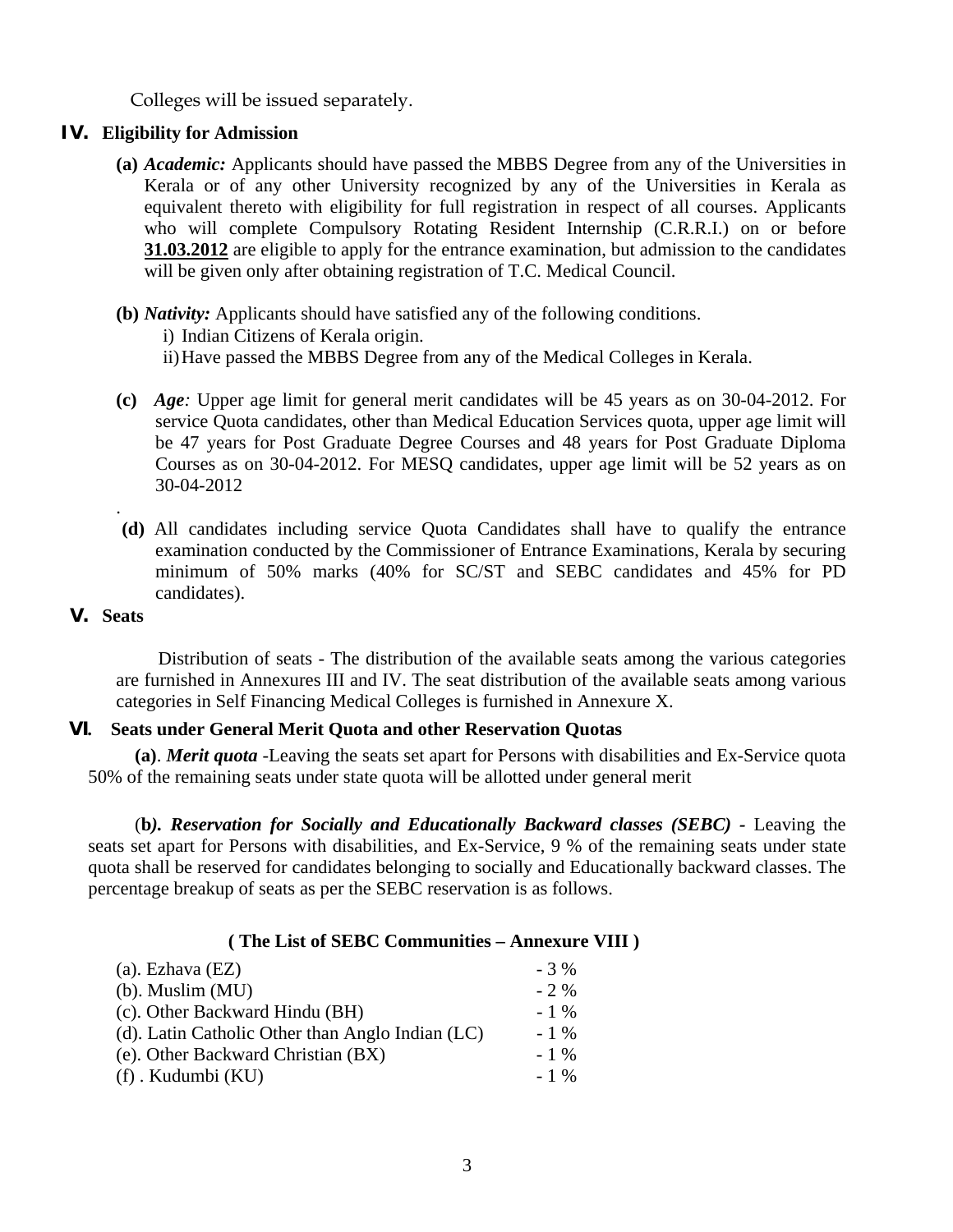Reservation to the Socially and Educationally Backward Classes will be in accordance with the provisions contained in G.O.(P)208/66/Edn. dated 02.05.1966, G.O.(Ms) No.95/08/ SCSTDD dated 06.10.2008 and as amended from time to time.

- (i) Candidates belonging to Socially and Educationally Backward Classes as per G.O. (P)208/66/Edn. Dated 2.5.1966, whose annual family income (i.e., \* annual income for the financial year 2009-10 as per GO (Ms) No. 304/06/RD dated 28.10.2006 of all members in the family from all sources taken together) is upto  $\bar{\zeta}$  4.5 lakhs (Rupees Four lakhs and fifty thousand) only are eligible for reservation under this category. Only the claims of the candidates of those communities that are included in the SEBC list as **Annexure VIII** will be considered. Claims by candidates belonging to other communities, which are not included in the list, will be rejected even if certificates from the concerned Revenue Officers have been obtained and furnished along with the application form.
- (ii) Candidates **claiming reservation under SEBC Quota should invariably produce both community and income certificates obtained from the Revenue authorities concerned.** Those whose annual family income is above  $\bar{\tau}$  4.5 lakhs are not eligible for reservation or any other relaxation.

**Note :** *Income from salary* : In the case of candidates whose parents are employed, the Basic Pay and Dearness Allowance of the employee(s) are to be taken into account for the purpose of calculating total annual family income. Inclusion of Interim relief in the annual income will be as per the orders of Revenue Department. HRA, Special pay, Deputation pay, TA, PTA, honorarium etc. need not be counted for calculating the annual family income.

- (iii) The admissibility of the claim for reservation of the candidates under SEBC on the basis of the community and income certificates issued by the Village Officers will be subject to reverification of the income-certificates by the Tahsildar concerned vide GO (Rt) No. 621/93/ H & FWD dated 12.03.1993.
- (iv) The annual family income furnished by candidates claiming SEBC reservation will be published in the website "www.cee-kerala.org" facilitating the public to raise complaints/ objections against false claims. If complaints are received it will be earmarked and will take appropriate action as per rule.
- (v) The candidature/allotment/admission of the candidates who furnish false Income/ Community certificates is liable to be cancelled. Such candidates are also liable to be debarred from appearing for the Entrance Examination for a period extending upto two years.
- (vi) Applicants claiming reservation under 'Latin Catholic other than Anglo Indian' quota should produce a community certificate from the concerned Revenue authorities specifying that they belong to **Latin Catholic Other than Anglo Indian Community**. The certificate obtained from the Revenue Officer in support of the community claim cannot be subjected to any change at any subsequent stage.
- (vii) *Reservation under SEBC for children of inter-caste married couples:* Children of Inter caste married couple with either the father or mother or both belonging to a community included in SEBC list, are eligible for reservation under SEBC. Such candidates should furnish an 'Intercaste Marriage Certificate' from the Village Officer in the proforma given in **Annexure IX**. They need not produce income certificate for claiming communal reservation. Candidates with father and mother belonging to different communities, both of which are included in the SEBC list, can avail communal reservation under any one of the communities of their parents, to be mentioned by the candidate in the relevant column of the application. (For example a candidate

<sup>\*</sup> In clause VI (b) (i), the annual income for the financial year mentioned as 2009-2010 is corrected as 2010-2011.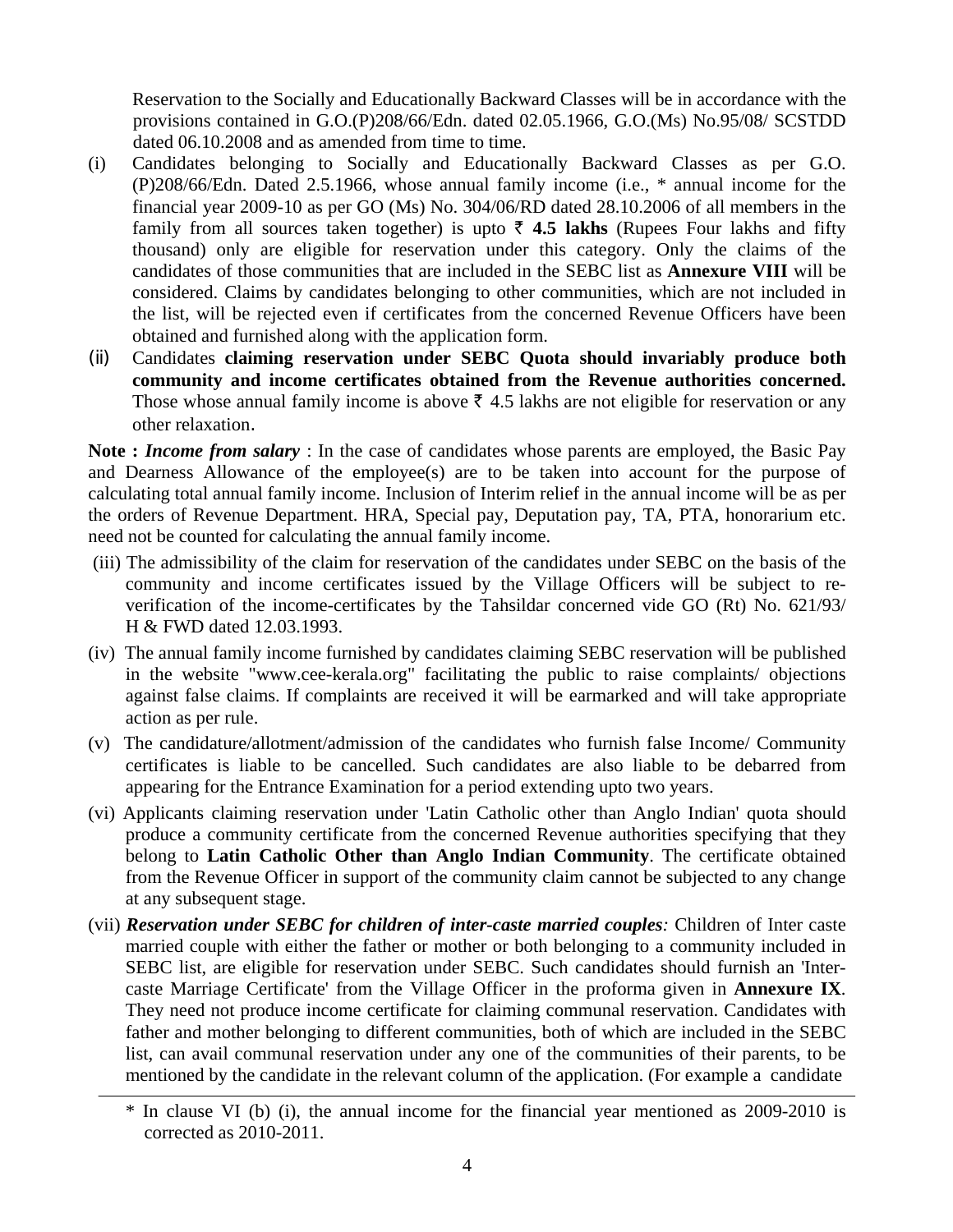born out of inter-caste marriage between an Ezhava and a Muslim can claim the reservation benefit applicable either to Ezhava or Muslim only and not against both). The claim made in the Application form will be final and cannot be changed subsequently.

- (viii) Candidates who are children of Inter-Caste married couple of whom one is SC/ST, will be eligible for educational and monetary benefits admissible to SC/ST as per Section 2 (ii) of GO (MS) No.25/2005/SCSTDD dated 20.6.2005, and if eligible for reservation under SEBC, will be granted the same, based on the community shown in the inter-caste marriage certificate issued by Revenue officials and to be attached by them with the application.
- (ix) The seats unavailed by the SEBC category candidates will be transferred to State Merit quota**.**

 **(c)** *Scheduled Castes / Scheduled Tribes Quota (SC/ST):-* Leaving the seats set apart for Persons with disabilities and Ex-Service, 10% of the remaining seats under State quota will be given to Scheduled Caste (8%) and Scheduled Tribe (2%) candidates.

#### **(i). Claim for Reservation under Scheduled Castes / Scheduled Tribes quota**

a. Candidates claiming reservation under Scheduled Castes/Scheduled Tribes quota should obtain the Caste/Community Certificate from a Revenue Officer not below the rank of a Tahsildar, in the application form. The Christian converts who have subsequently embraced Hinduism should produce Caste / Community Certificate in the proforma given in the application form. The following certificate should also be got recorded by the Revenue Official below the certificates. "The Certificate is issued after observing the guidelines issued in Government Circular No. 18421/E2/SC ST DD dated 15-12-1987"

b. The applications for the reserved seats of Scheduled Castes / Scheduled Tribes candidates which do not contain SC / ST Certificates (Community Certificate) from the Tahsildar in the prescribed form provided on the body of the application will not be considered on any account for claiming community reservation against the seats reserved for SC / ST candidates - vide G.O. (MS) 31/90/SC ST DD dated 25-05-1990. The community certificate should clearly specify that the candidate himself / herself (not the father or mother) belongs to the Scheduled Castes / Tribes. The Community Certificates obtained earlier for other purposes will not be accepted. The candidates who are reconverted to Hinduism from Christianity of Scheduled Caste origin should produce community certificate from the Tahsildar concerned along with a copy of Gazette Notification regarding re-conversion.

c. The claim for reservation under Schedule Caste / Schedule Tribes quota will also be subject to verification and clearance by the Screening committee constituted for the purpose by Government vide G.O.(P) No.19/2002/ SCSTDD dated 20-04-2002 and as authorised by section 6 of the Kerala (Scheduled Castes & Scheduled Tribes) Regulation of issue of Community Certificates Act - 1996 (Act 11 of 1996).

d. The SC/ST claims in respect of those who have migrated from one State to another will be subject to the provisions of GO (MS) 10/86/SCSTDD Dated 12-02-1986. Only the children of those who had migrated to this State before the promulgation of the Constitution (Scheduled Castes) Order 1950 and the constitution (Scheduled Tribes) Order 1950, and ordinarily reside in this State can claim SC/ST benefits from the State of Kerala. They must be able to prove this if required.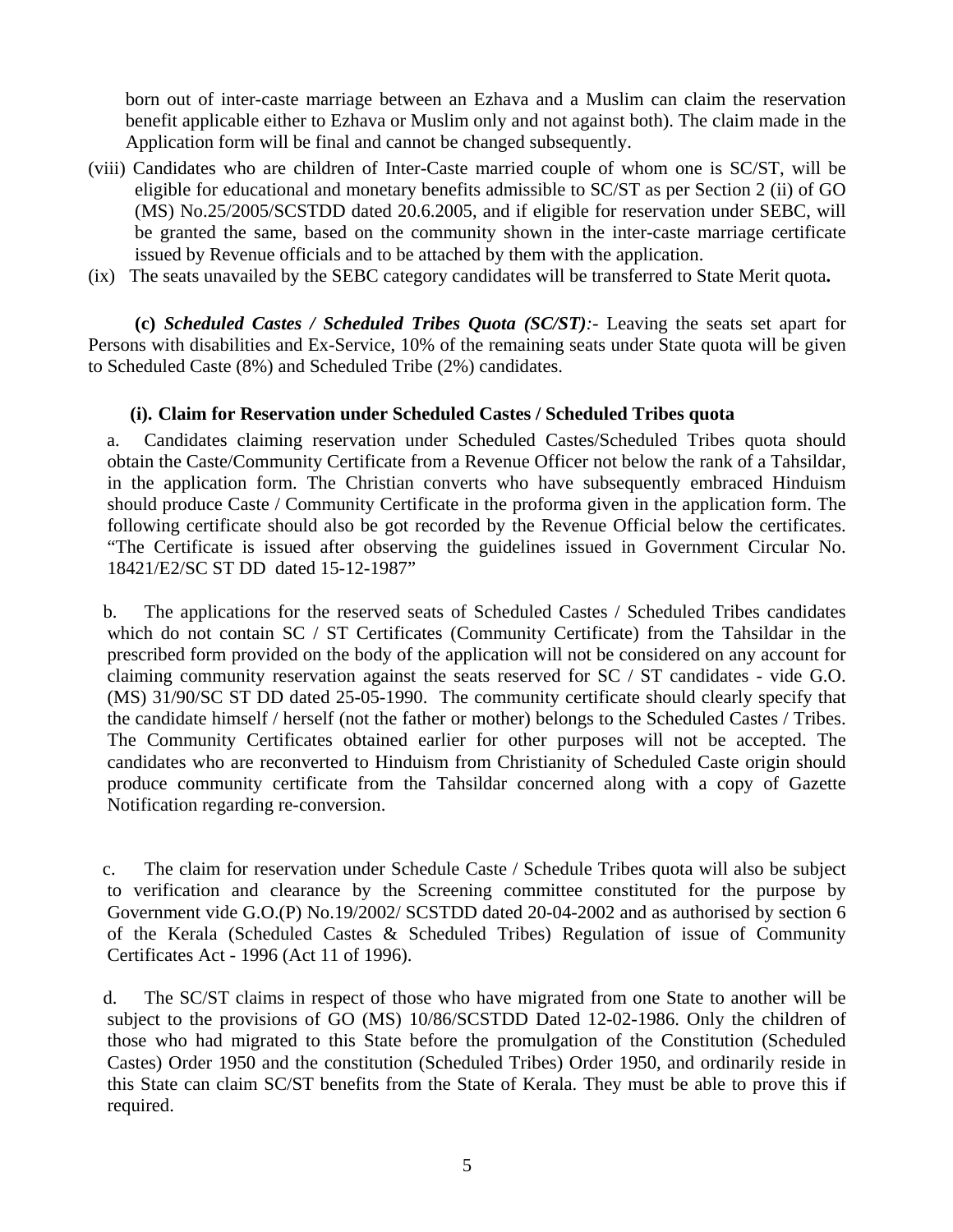e. SC/ST caste status of children of parents contracted inter-caste marriage will be subject to the orders/clarification issued in G.O(MS) No.11/05/SCSTDD dated 22.03.2005, G.O(MS) No.25/05/SCSTDD dated 22.06.2005 and the judgement dated 10.08.2005 of the Full Bench of the Honorable High Court of Kerala in WP 2483/2005 and connected cases. Their SC/ST claim will be subject to verification and clearance by the Screening Committee constituted by the Government vide G.O.(P) No.19/2002/ SCSTDD dated 20-04-2002. The application of such candidates for the reserved seats of SC/ST which do not contain Certificate from the Tahsildar concerned in the prescribed form provided in the body of the application will not be considered on any account. The Community Certificate should clearly specify that the candidate himself / herself (not the father / mother) belongs to the Scheduled Castes / Tribes. There is no separate reservation quota for the children born of Inter caste married Couples of whom one is a Scheduled Castes / Scheduled Tribe.

### **WARNING**

 Those who produce false SC/ST certificate for claiming reservation under SC/ST quota shall be liable for the penalties stipulated in section 15 of the act referred to in the clause (c). Candidates and their guardians who make such applications are warned that in addition to prosecution they will have to suffer the following consequences in case the SC/ST certificate produced is found to be false and the candidate does not belong to any SC/ST Communities under Section 16 of the Act: "16 – Benefits secured on the basis of false community certificates to be withdrawn"

 Whoever not being a person belonging to any of the Scheduled Tribes secured admission in any educational institution against a seat reserved for such castes or tribes or secures any appointment in the Government, Government undertakings, Local Authority or in any other Company or Corporation owned or controlled by the Government or in any aided institutions against a post reserved for such castes or tribes or enjoys any other benefits intended exclusively for such castes or tribes by producing a false Community Certificate shall, on cancellation of the false Community Certificate, be removed by canceling the irregular admission in the concerned educational institutions, or as the case may be removed from the said service forthwith and any benefit enjoyed by him as aforesaid shall be withdrawn forthwith.

- 1. Any amount paid to such person by Government or any other agency by way of scholarship, grant, allowance, stipend or any other financial benefit shall be recovered as if it is an arrear of public revenue due as land.
- 2. Any Degree, Diploma or any other educational qualifications acquired by such person after securing admission in any educational institution on the basis of a false community certificate shall also stand cancelled on cancellation of the community certificate obtained by him.

### **(ii) Unavailed seats of Scheduled Caste/Scheduled Tribe**

 The seats un-availed of by the SC candidates will go to the ST candidates and vice versa. The seats un-availed by both the SC and ST candidates will go to General Merit.

### *(d) Ex-Service Quota*

One seat in Diploma in Physical Medical and Rehabilitation is reserved for Ex-service candidate. The selection will be on the basis of merit in the entrance examination. If qualified Ex-service candidate is not available, the dependants of Jawans killed in action and dependants of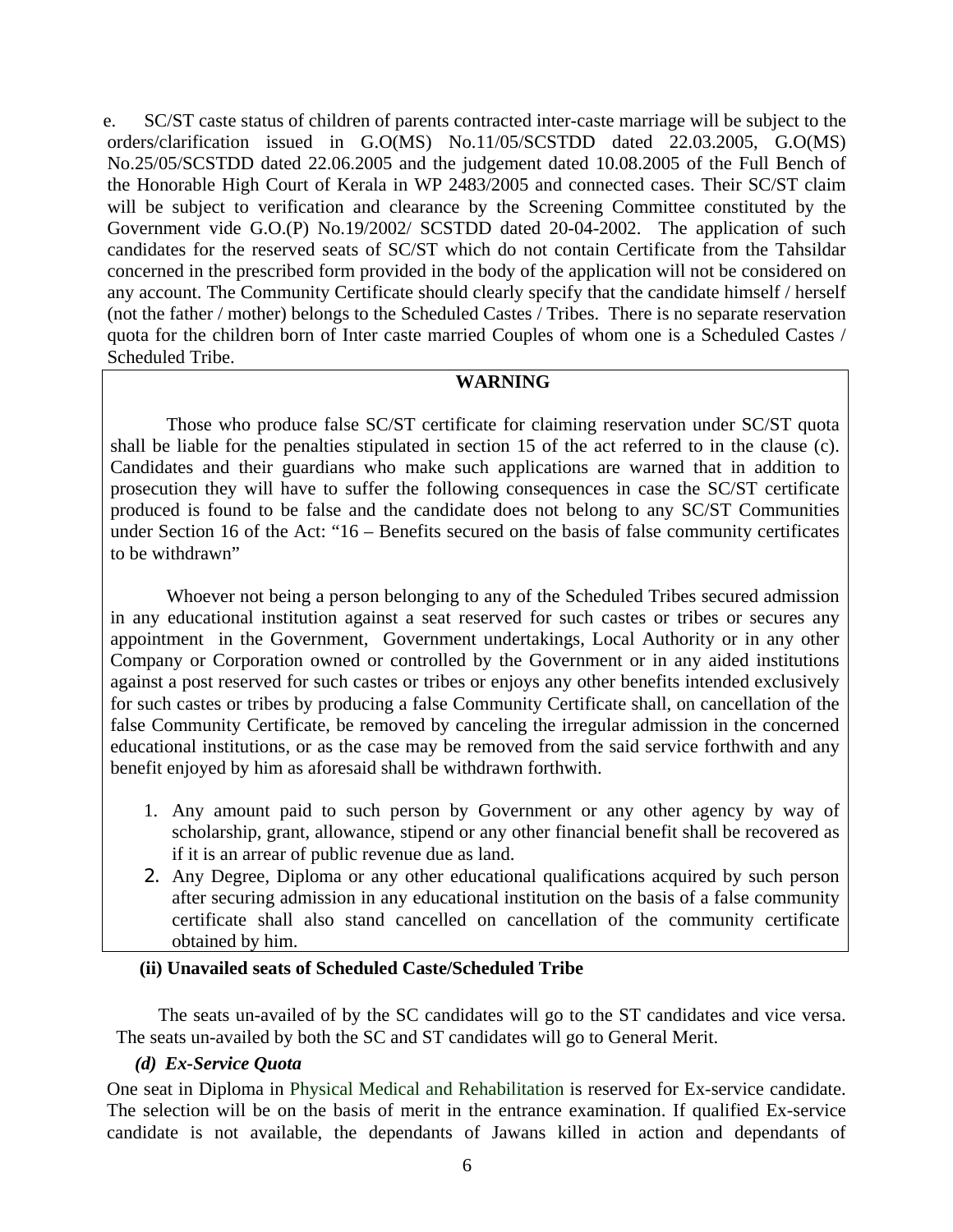Ex-serviceman will be considered for the seat in that order of priority. Certificate to these effects shall be obtained not later than six months from Zillah Sainik Welfare Officer concerned. In case no qualified candidates are available, the seat will go to General Merit.

### **(e)** *Reservation of seats for Persons with Disabilities*.

Seats not exceeding 3% of the state quota seats are reserved for candidates with disabilities. The visually handicapped, hearing disabled and locomotory disabled involving upper limb are not eligible for admission. Candidates with locomotory disabilities of lower limb between 50% and 70% would be allowed the benefit of reservation. Provided that in case any seat in this 3% quota remains unfilled on account of unavaiblility of candidates with locomotory disability of lower limbs between 50% to 70%, then any such unfilled seat in this 3% quota shall be filled up by persons with locomotory disability of lower limbs between 40% to 50% - before they are converted to General Merit**.** For claiming reservation an attested copy of the certificate of disability from the District Medical Board, certifying the degree of percentage of disability, issued not earlier than 3 months prior to the submission of application has to be attached with the application form. No document/certificate other than those mentioned above will be considered for determining disability. Based on such certificate candidates will be provisionally included under the 'Persons with disability' category. The Commissioner for Entrance Examinations will publish the merit list of these candidates. However the inclusion in this rank list is strictly provisional. The selection of candidates under this category will be based on the merit in the entrance examination and physical suitability and not on the basis of the degree of disability.

"In case no qualified candidates are available, the seats will go to General Merit."

#### **VII. Reservation of seats for service candidates.**

All State quota seats other than those mentioned in clause VI are earmarked for Service quota candidates. Seats as shown in Annexure III and IV are set apart for service quota candidates sponsored by each Department under the following four categories.

| • Medical Education Service Quota | (MESO).   |
|-----------------------------------|-----------|
| • Health Service Quota            | $(HSO)$ . |
| • Insurance Medical Service Quota | $(MSO)$ . |
| • Municipal Services Quota        | $(MSO)$ . |

### **(a) Eligibility for service quota**-

- 1. The eligibility criteria for the service quota are the same as laid down in Clause IV. The applicants under Service Quota should be **regular staff** under Health Service Department/Medical Education Service/Insurance Medical Service/Municipal Services and should have completed a minimum period of 1 year service in the concerned Department to become eligible to apply.
- 2. The total service will be reckoned as on the date of notification for inviting application. **Unauthorised absence or absence due to Leave without Allowance (**including leave on medical ground) **and the deputation periods of the candidates will not be counted for the purpose of calculating the minimum service and for the seniority.** However the period of deputation of Health Service Department candidates to autonomous institutions/projects/ societies/other agencies under the administrative control of health department will be counted as eligible service under SSQ. Inter se seniority of actual Physical service, excluding leave without allowance with acquirement of eligibility in the Entrance Examination will be the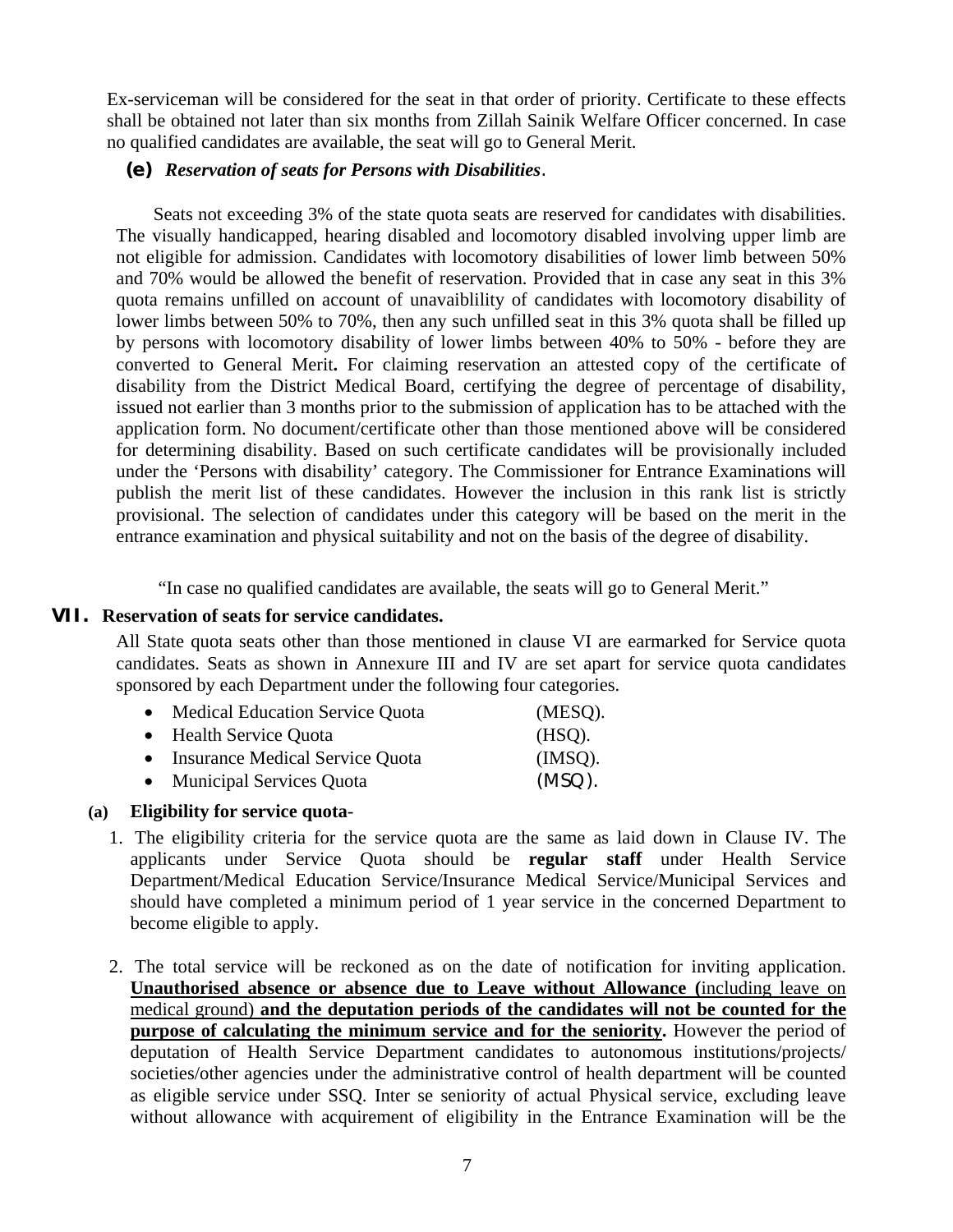criterion for selection, if more than one candidate applies for the course and if, the difference in their length of service is more than 90 days. If it is below 90 days, the PSC seniority will be the criterion. Period of leave without allowance will be deducted for determining the seniority.

3. Lecturers who have Post Graduate Degree/D.N.B in the Specialty concerned in which they are working will not be eligible for admission under service quota.

### **(b) Application & Selection under Service Quota**.

 \* The service candidates should apply as stipulated in clause VIII of this Prospectus. The controlling officer/Head of Department concerned will verify the application and documents, prepare a provisional rank list according to the seniority of the candidates and publish it providing sufficient time for submitting complaints/objections. The appeals/complaints, if any, against the provisional rank list should reach the Head of Department within the time limit prescribed. Objections through email will not be considered. The finalised Provisional Rank List along with the individual applications and objections, if any, received will be forwarded to the Director of Medical Education within **45 days** from the last date fixed for the receipt of application who is the convener of the Postgraduate Selection Committee. The DME will place the same before the Postgraduate Selection Committee for the selection of the candidates. The committee will finalise the rank list. The PG selection committee have power to deny admission in respect of the service candidates who are facing disciplinary action on the basis of the recommendations made by HOD's concerned depending upon the gravity of the offence. However this will be subject to review and approval of the Government.

*Note: For details of allotment under Service quota, refer Clause XI of the Prospectus.* 

**(c) Declaration for service Quota Candidates:** Service candidates who have selected/undergone PG course under service quota, earlier, will not be eligible for selection under service quota for a second time. A declaration to the effect that he/she has not selected/undergone PG course under the service quota should be furnished by the candidate along with the application. Application devoid of such declaration will be rejected.

**(d)** It is mandatory for the service quota candidates to join the course to which they are selected and if they do not join the course or discontinue the course after joining, they will not be considered for selection to P.G. Course under service quota **in future.**

### **(e) Medical Education Service Quota**

 The seats as specified in Annexure – III are reserved for regular Lecturers in Medical Education Service in the State. Selection to these seats will be on the basis of inter se seniority, calculated as per clause VII (a). Teachers who have undergone P.G. Course under Tutor/Lecturer trainee scheme once will not be eligible for selection under Lecturer quota for a second time. Lecturers who already have a post graduate degree/Dip. N.B necessary for career advancement in the concerned specialty will not be eligible for admission under Lecturer quota.

 Lecturers in departments for which no seats are earmarked under MESQ in the Prospectus too can submit application and they will considered if seat/s arises under MESQ during the validity of the ranklist.

 Lecturers in a particular subject/specialty shall be eligible to be considered for the P.G. Course in the same subject only, except the Lecturers in the following subjects who will be considered for the P.G. Course as detailed below:

<sup>\*</sup> The service candidates should apply as stipulated in clause VIII & IX of this Prospectus.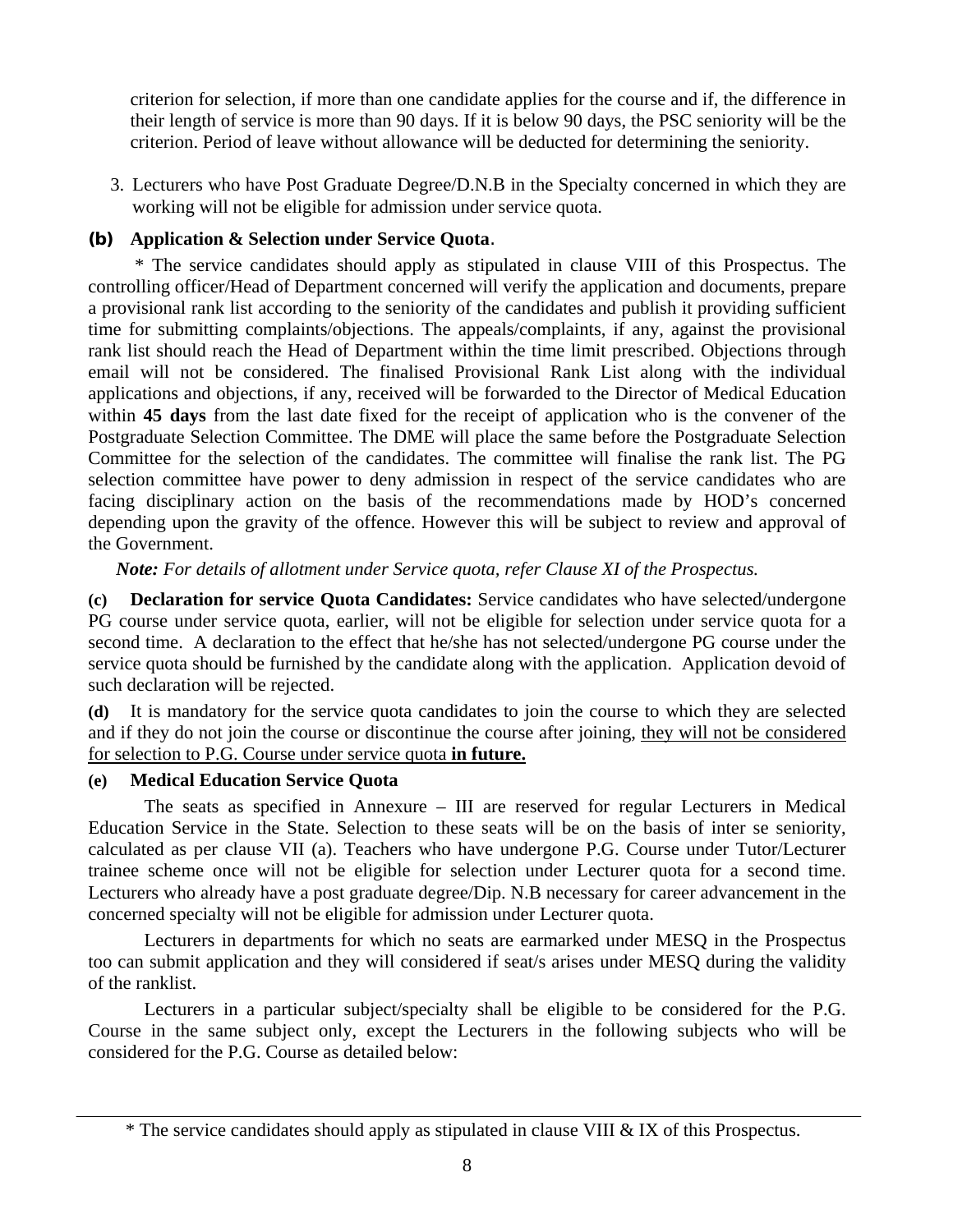| Sl.No. | Category                                  | Degree Course for which eligible to apply |
|--------|-------------------------------------------|-------------------------------------------|
|        | 1. Lecturer in Neurology                  | M.D. General Medicine                     |
|        | 2. Lecturer in Gastroenterology           | M.D. General Medicine                     |
|        | 3. Lecturer in Cardiology                 | M.D. General Medicine                     |
|        | 4. Lecturer in Nephrology                 | M.D. General Medicine                     |
|        | 5. Lecturer in Infectious Diseases        | M.D. General Medicine                     |
|        | 6. Lecturer in Endocrinology              | M.D. General Medicine                     |
|        | 7. Lecturer in Haematology                | M.D. General Medicine                     |
|        | 8. Lecturer in Neurosurgery               | M.S. General Surgery                      |
|        | 9. Lecturer in Paediatric Surgery         | M.S. General Surgery                      |
|        | 10. Lecturer in Plastic Surgery           | M.S. General Surgery                      |
|        | 11. Lecturer in Genito Urinary Surgery    | M.S. General Surgery                      |
|        | 12. Lecturer in Thoracic Surgery          | M.S. General Surgery                      |
|        | 13. Lecturer in Traumatic Surgery         | M.S. General Surgery                      |
|        | 14. Lecturer in Surgical Gastroenterology | M.S. General Surgery                      |
|        | 15. Lecturer in Nuclear Medicine          | M.D Radiotherapy                          |
|        | 16. Lecturer in Transfusion Medicine*     | <b>M.D Transfusion Medicine/</b>          |
|        |                                           | MD Microbiology / MD Pathology            |
|        |                                           |                                           |

NB: If sufficient applicants are not available under MESQ for Microbiology/Pathology, Lecturers in Transfusion Medicine will be considered for those seats.

#### **(f) Health Service quota**

i) This includes three categories as follows.

| • Seniority in Service Quota | $\overline{\phantom{a}}$ | <b>SSO</b>  |
|------------------------------|--------------------------|-------------|
| • Rural Service Quota        | -                        | <b>RSO</b>  |
| • Difficult Rural Area Quota | $\overline{\phantom{a}}$ | <b>DRAQ</b> |

- ii) The Health Service Quota applicants can apply for different quotas allotted to them. Selection to different categories of seats under Health Service quota will be based on the list provided by the Director of Health Services, as per clause VII (a).
- *iii) Seniority in Service Quota (SSQ):*

Selection under SSQ will be as per the Rank reckoned according to the seniority assigned to them in the seniority list prepared by Director of Health Services.

*iv) Rural Service Quota (RSQ) :* 

 Applicants under this category should have completed a minimum of three years effective service in the hospitals/stations, designated as Rural Station in the **list of Government Allopathic Medical Institutions in Kerala as on 31.12.2006** published by the Director of Health Services, or approved Casualty units in the Government Hospitals to become eligible for claiming Rural service quota.

*v) Difficult Rural Area Quota (DRAQ):* 

 Candidates seeking selection under DRAQ, should have a minimum period of two years of effective service in Difficult Rural Area. The list of difficult rural areas is mentioned in the G.O (P) No: 70/2003/H&FWD Dated 09/04/2003 and subsequent orders in this regard**.** Only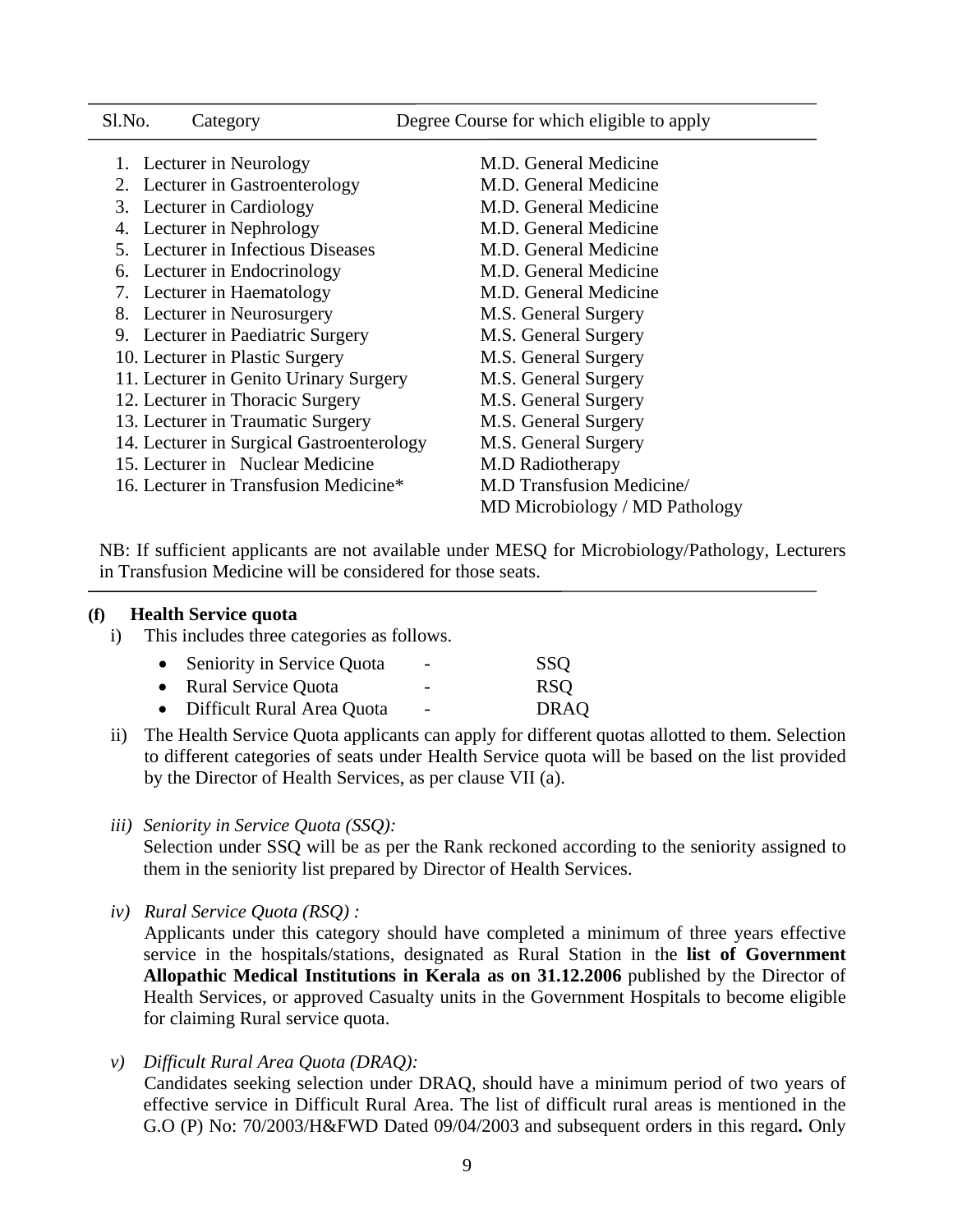the service rendered in Difficult Rural Area Stations will be reckoned for ranking under DRAQ seats.

### **(g) Insurance Medical Service Quota (IMSQ)**

 Seats as specified in Annexure III and IV will be reserved for Medical Officers working in Insurance Medical Service Department. Selection to the seats under IMSQ will be based on the list provided by the Director of Insurance Medical Services. The selected candidates shall submit a declaration to the effect that they will serve Insurance Medical Services Department in the specialist post immediately on successfully completing the course and on posting orders against the posts given by the Director of Insurance Medical Services.

### **(h) Municipal Service Quota (MSQ)**

 Seats specified in Annexure IV will be reserved for medical officers/Health Officers/Assistant Health Officers and other equated categories of posts coming under the Municipal Common Services. Selection to the seat under MSQ will be based on the list provided by the Director of Municipal Services.

### **VIII. How and when to apply:-**

- **(a)** *Application forms for appearing in the Entrance Examination: –* The application forms are common for all candidates applying for the course. Candidates seeking admission to the course can apply in the online application form provided in the website **"www.cee.kerala.gov.in"** of the Commissioner for Entrance Examinations and then remit the required fee at a designated bank. Application fee for General candidates is  $\bar{\tau}$  1000/- and in the case of SC/ST candidates and those eligible for SC/ST benefits as per G.O(MS) No.25/05/SCSTDD dated 22.06.2005 is ` 500/-. The Prospectus can be downloaded from the website **www.cee-kerala.org**. The application forms and the prospectus will not be available from the Medical Colleges and from the office of the Commissioner for Entrance Examinations. Service candidate seeking admission in General Merit Quota also, should pay extra  $\bar{\tau}$  1000/-.
- **(b)** *Step wise procedure on how to apply using Online Application Form:*
- 1. The candidate has to visit **www.cee.kerala.gov.in** where he/she can find the link **'Online Application form for PG Medical Course 2012'** for submitting his/her application.
- 2. The candidate will be directed to another page where he/she should click the link **'Apply Online'.**
- 3. The candidate has to select the "category you are applying" from corresponding combo box. 'General' and 'General & Service' candidates have to choose the "centre of examination" from the corresponding combo box that shows up next.
	- *Photograph:* The candidate has to upload his/her latest passport size photo in jpg format not more than 50 kb of size by clicking on the browse button provided. It must be good quality color 'STUDIO' photograph with light color background. The photograph should not have Cap or Goggles. Spectacles are allowed if being used regularly. POLAROID and COMPUTER / MOBILE PHONE generated photos are not acceptable. Important point to note is that the candidate must upload the same photograph that is going to be pasted in the print out of the application. The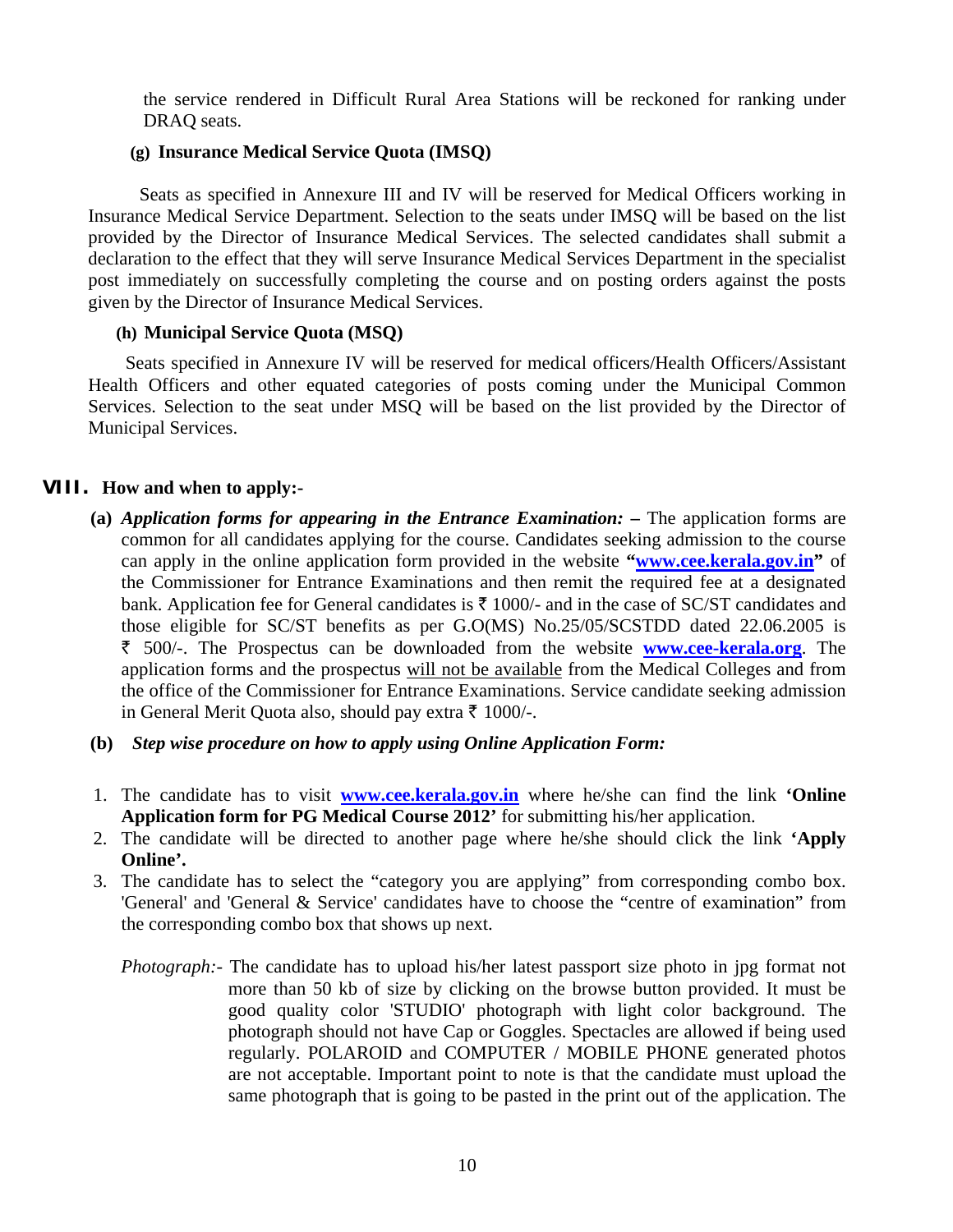photograph should be firmly affixed to the print out of the application (in the space provided) by gum / fevicol and should not be pinned or stapled.

 Applications not complying with these instructions or with unclear photographs are liable to be rejected.

- 4. Click on the 'Continue' button.
- 5. Fill the application form completely on-line.
- 6. If the candidate is fully sure that the data entered are correct in all respects, he/she has to click a **'Submit'** button placed below a **'Declaration'** by the candidate. The declaration is meant to state that all details entered by the candidate are true and no corrections will be requested for in future. Some preliminary validations on the data entered will be done during this stage. If the validation is not cleared, the candidate will have to look into all the errors shown in the page and correct it, otherwise, the candidate can click the **'Confirm'** button and save his application or click Cancel button to Edit. Once the **'Confirm'** button is clicked, the application will be saved and the candidate will be directed to another page where facility for printing his/her application, nativity certificate, community certificate, Chelan etc (as applicable) will be provided. The **'Application number'** of the candidate will also be displayed in the page. The candidate is instructed to note down the application number for further correspondence with this office. **The candidate will not be able to edit/modify/correct his application, once the 'Confirm' button is pressed. If any of the details submitted are found incorrect, the candidature of the candidate will be cancelled.**
- 7. Take the printouts of the Application Form and other documents by clicking on the links provided. **(This is very important).**
- 8. In the printout of filled in application form, fix passport size photograph in the space provided and obtain necessary certificates as mentioned in VIII(e).
- 9. Candidate has to approach any one of the designated branches of banks which will be notified (details will be given in website) along with the print out of the bank Chelan for remitting the application fee, by cash. The candidate will be given a fee receipt. The **'fee receipt in original'** has to be sent along with the application.
- 10. In the application, the candidate has to write the fee receipt no, date of payment, fee amount, Bank branch, put his/her signature where ever necessary and send the same by Registered Post to the **Commissioner for Entrance Examinations, V<sup>th</sup> Floor, Upper Zone, Housing Board Buildings, Santhi Nagar, Thiruvananthapuram - 695 001** before the time and date notified by the Commissioner for Entrance Examinations. The application submitted by the candidates should be complete in all respects and the certificates produced after the last date of receipt will not be considered at any cost. Late and defective applications will not be considered by the Commissioner for Entrance Examinations under any circumstances. Admit cards will be sent to only those candidates whose copy of application (in full and as required) is received in the office of the Commissioner for Entrance Examinations on or before the last date published.
- 11. The candidate is advised to keep a photocopy of the application (complete with photo and signatures) and keep it with him/her for reference.
- 12. Use **'Print Existing Application'** link for taking further copies of application if necessary
- **(c)** *Points to be noted:*
- 1. Candidates must upload a copy of their passport size photograph. (Only after uploading the photograph, the candidate will be able to fill in his/her application form online)
- 2. Candidates must pay the application fee, only in one of the designated banks (Bank branches where application fee can be remitted will be published in the website).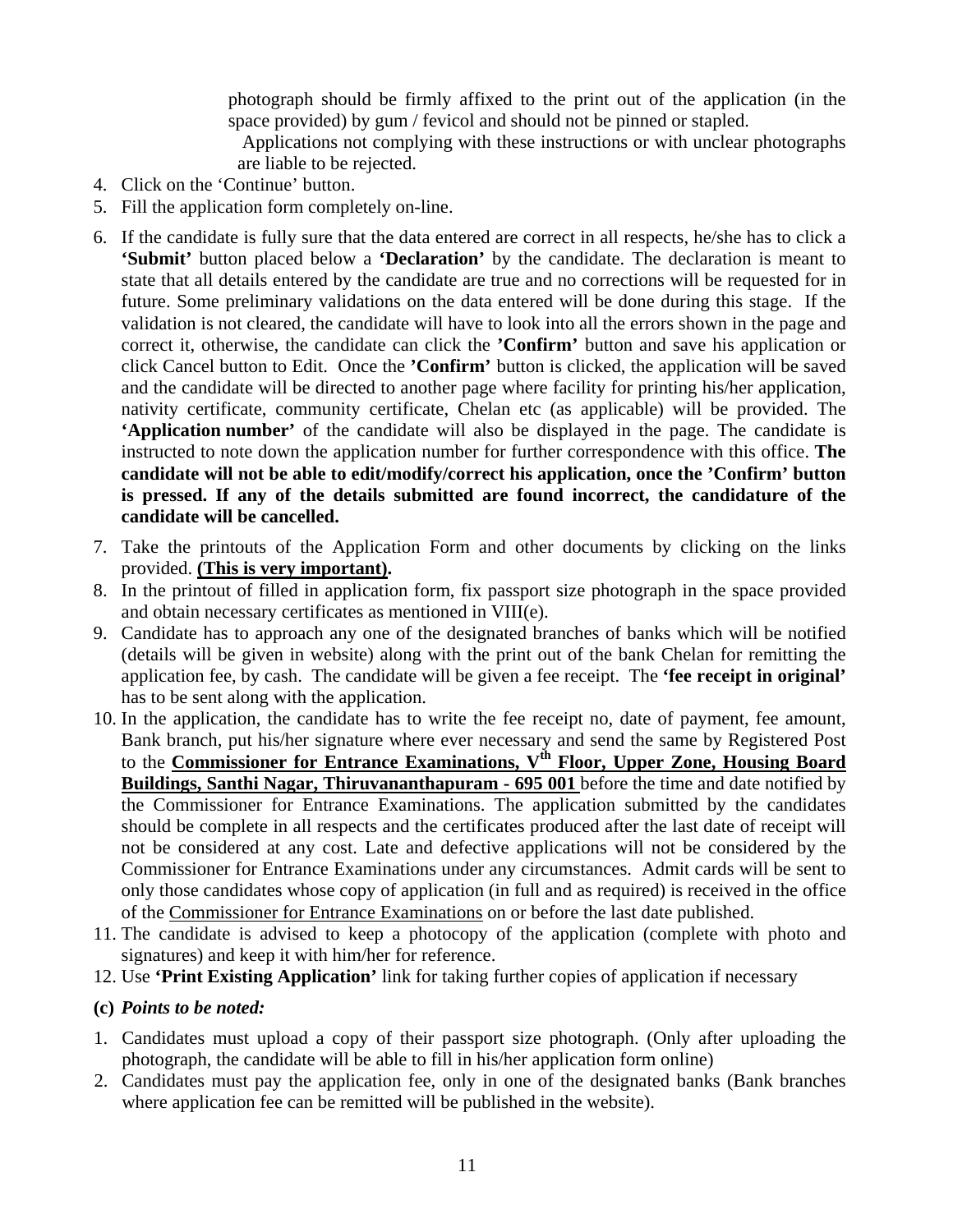- 3. Candidates will not be able to correct/modify/edit his/her application once the '**Confirm**' button is pressed. Only after pressing the '**Confirm**' button the page containing '**Print**' link will be available.
- 4. The candidates must take a print of the application submitted by visiting the 'print' link. One copy of the same has to be retained by the candidate and another copy has to be sent to the office of the Commissioner for Entrance Examinations along with relevant documents supporting claims in the application.
- 5. All applications sent to the Office of the Commissioner for Entrance Examinations are to be printed using '**Print**' link.
- 6. Candidates should not send more than one application form to the CEE.
- 7. The status of the receipt of the application forms can be viewed from the same web site.
- 8. Incomplete /late /defective applications will be summarily rejected.
- **(d)** *Application of Service quota candidates:*The service quota candidates should complete all the procedures mentioned in clause VIII (b)  $\&$  (c). In addition to that they are also required to forward a copy of the printout of the application form, along with copies of all required documents, to the controlling officer concerned (Director of Medical Education, Director of Health services, Director of Insurance Medical Services, Director of Municipal Services).

### **(e)** *Certificates / Documents to be attached to applications*

Attested xerox copies of the following documents to be attached:

- (i) M.B.B.S. Degree/Pass Certificate.
- (ii) House Surgency (CRRI) Certificate. In the case of candidate who are undergoing internship in the Medical colleges of the state, a certificate from the concerned Principals to the effect he/she will complete internship by 31-03-2012 should be produced.
- (iii) Certificate to prove age.
- (iv) Relevant page of the Secondary School Leaving Certificate / Indian Passport / Birth certificate showing the candidate's or either of the parent's place of birth in Kerala. In case certificate of parent is attached, corroborative certificate to establish the relationship between the parent and the candidate should also be attached.
- (v) Certificate of disability from the District Medical Board for claiming PD reservation, as per Clause VI (e).

### **Certificates to be obtained in the application form itself**:

- (vi) Certificates obtained from Revenue officers not below the rank of Tahsildars should be obtained in the application form for verification of community in the case of SC/ST candidates.
- (vii) Those who claim relaxation of marks/reservation applicable for SEBC candidates, community certificate to that effect and income certificate has to be obtained from the concerned revenue authorities. SEBC benefit will be subject to income limit which will be in force as prescribed by the Government at the time of publishing notification inviting application.
- (viii) Nativity Certificate as per Clause IV (b), should be obtained in the application form, from the Village Officer to show that he/she or his/her father/mother was born in Kerala.
- **Note:-** 1. Candidates, who have attached the certificate as mentioned in (iv) above, need not obtain the nativity certificate from the village Officer.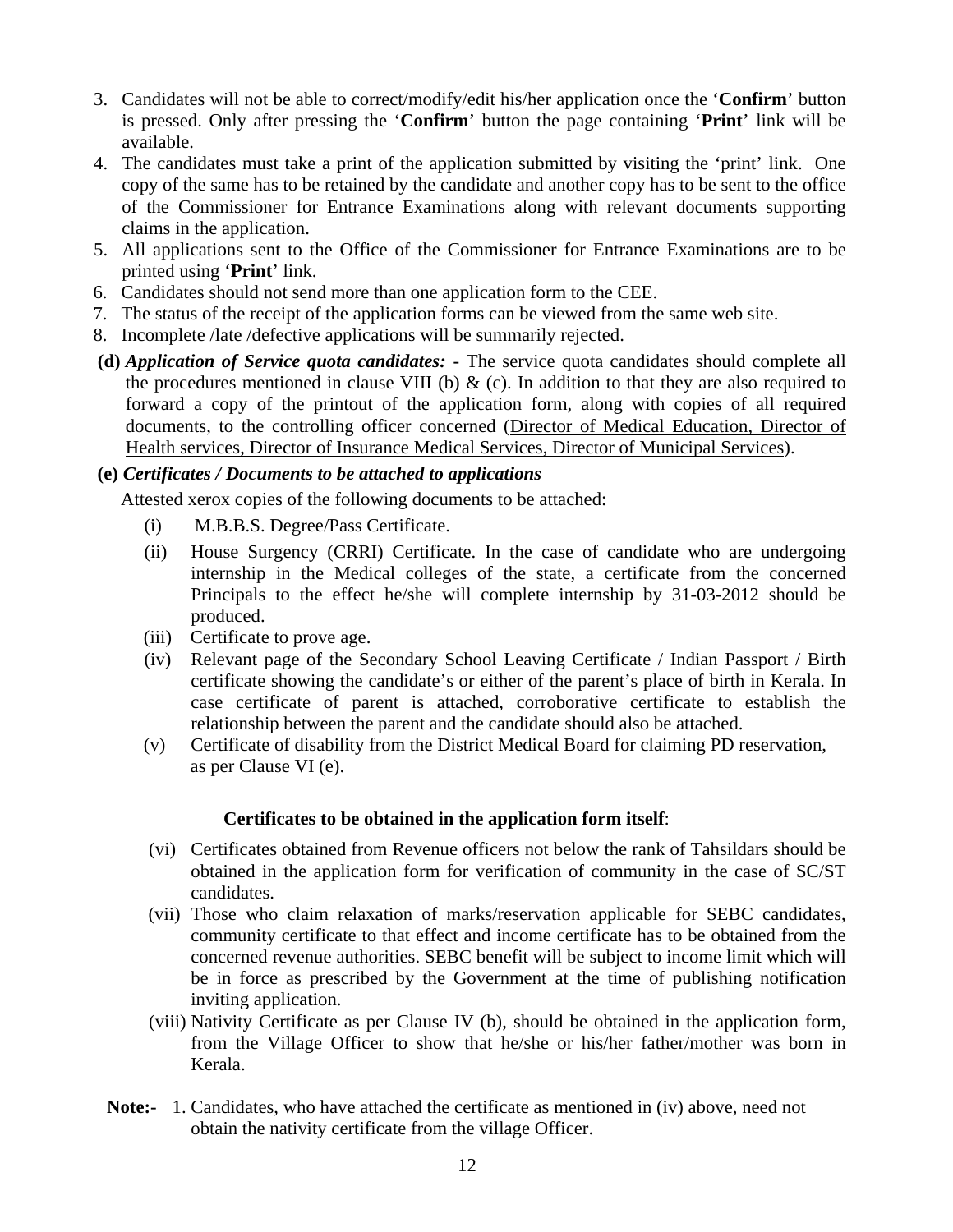2. For applicants who have undergone M.B.B.S. course in the Medical Colleges of Kerala, a certificate to that effect obtained from the Principal of the Medical College, where he/she has studied, will be accepted in lieu if nativity certificate.

- (ix) Passport size photographs taken within the last six months (affixed at the spaces provided).
- (x) Fee receipt of the amount paid in bank, **in original**.
- (xi) Any other certificate / document required along with the application.

### **Additional documents to be enclosed by the service quota candidates**.

- (xii) Declaration to the effect that he/she has not undergone PG course under the service quota, previously should be furnished.
- (xiii) Service details, in original, from the Accountant General.

### **Note :** 1. **Service quota candidates need not attach the certificates /documents mentioned in clause iv and viii above.**

- 2. Documents / Certificates furnished after the submission of the application, will not be entertained under any circumstances. No opportunity will be given to incorporate any details after the submission of the application form.
- 3. If there is any doubt regarding the authenticity of any certificate furnished by the candidates, such certificates will be accepted only if found correct on further verification.
- 4. Admission even if given will be cancelled if it is found later that false certificates have been produced or that the admission has been secured by fraudulent means.

### **IX. Entrance Examination - method of examination and evaluation:–**

 All candidates seeking admission for P.G courses will have to appear for the Entrance Examination conducted by the Commissioner for Entrance Examinations. The date and schedule of Entrance Examination will be notified by the Commissioner for Entrance Examinations in due course.

### **(a)** *Mode of selection by Entrance Examination :-*

**(i)** The competitive entrance examination shall be of the standard of M.B.B.S Examination and shall cover all the subjects of the M.B.B.S. Course. All questions will be of objective type. All entries in the OMR sheet including filling of bubbles should be done by using ball pointed pens only (Blue or Black). Each answer with correct response shall be awarded FOUR marks. Negative marking will be adopted for incorrect responses. ONE mark will be deducted for each negative response and ZERO mark will be given for the questions not answered. More than one answer indicated against a question will be deemed as incorrect response and will be negatively marked. **A minimum of 50% mark in the entrance examination is mandatory for general category candidates to become eligible for admission as per the Medical Council of India Postgraduate Regulations. In case of candidates belonging to SC/ST and SEBC the required minimum marks in the entrance examination is 40% and in case of candidates with locomotory disabilities of lower limbs between 40%and 70%, the required minimum marks shall be 45%.** 

### **(***ii) Centres of Examination*

The Entrance Examination will be conducted in the centers at **Thiruvananthapuram, Ernakulam and Kozhikode** cities only.

**(b)**At the end of the examination, candidate should handover the OMR answer sheet and question booklet to the invigilator, who will detach the answer sheet along the perforation in the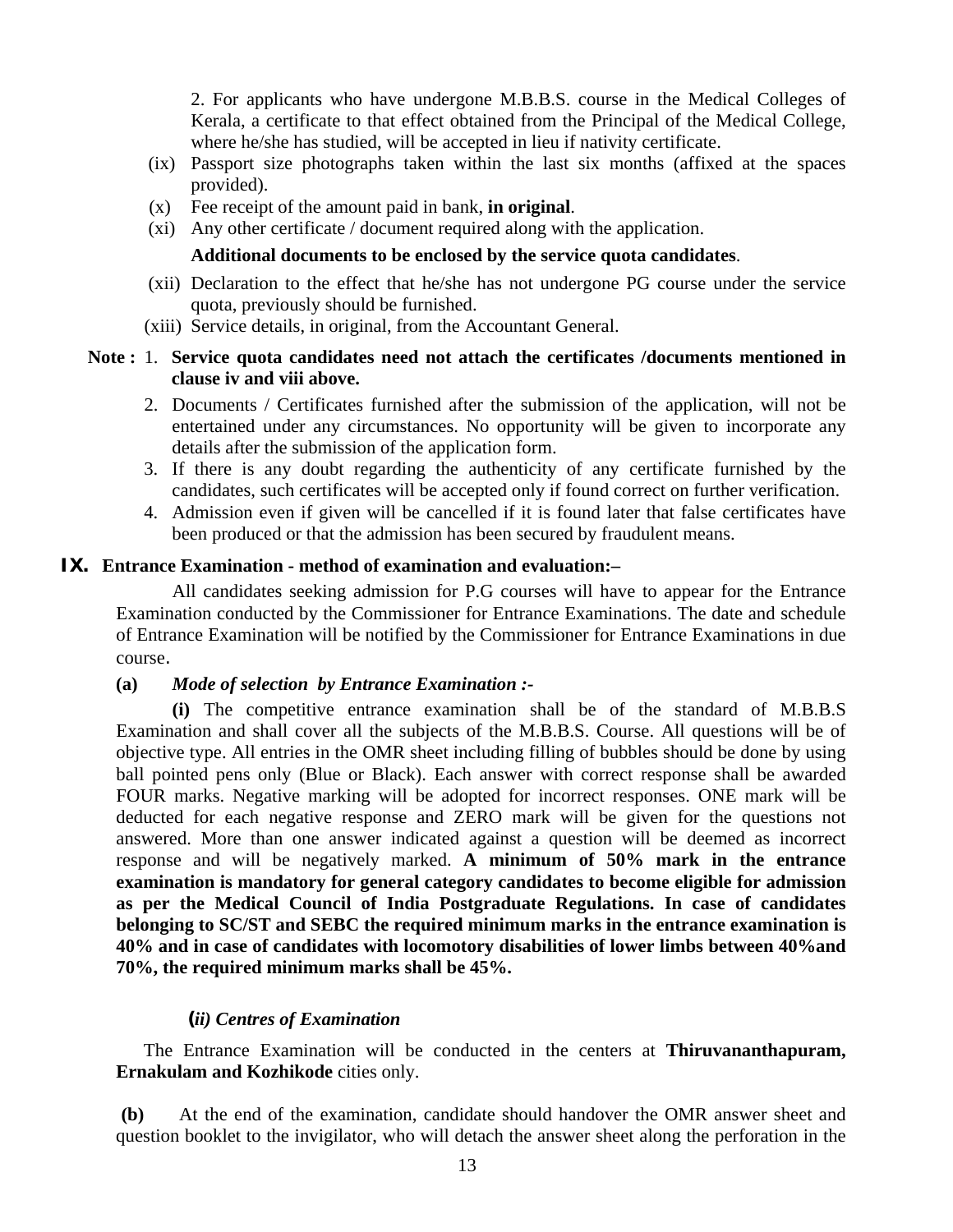presence of the candidate. Candidates will not be permitted to take the Question booklet with them after the examination."

**(c)** A fully computerised system has been adopted for the evaluation of the answer scripts, using the Optical Mark Reading (OMR) System and for the preparation of the rank list. There is no provision for revaluation or rechecking of answer sheets

**(d) Any malpractice or attempt to commit any kind of malpractice in the examination will result in the disqualification of the candidate and withdrawal of candidature.** 

**(e) Scheme of Examination:** There shall be two papers of two hours duration, each containing objective type questions. Paper I will consist of Pre-clinical and Para-clinical subjects and paper II will consist of Clinical subjects.

#### **(f) The number of questions at each subject will be as shown below**

| <b>Subjects</b>                      | <b>No. of questions</b> |
|--------------------------------------|-------------------------|
| Paper I                              |                         |
| Anatomy                              | 5                       |
| Physiology &Biophysics               | 5                       |
| Biochemistry                         | 5                       |
| Pharmacology                         | 8                       |
| Pathology                            | 8                       |
| Microbiology                         | $\overline{7}$          |
| <b>Forensic Medicine</b>             | $\overline{2}$          |
| <b>Community Medicine</b>            | 20                      |
| T.B & chest Diseases                 | 15                      |
| Ophthalmology                        | 10                      |
| Orthopaedics                         | 10                      |
| Physical Medicine and Rehabilitation | 5                       |
| E.N.T                                | 15                      |
| Anaesthesia                          | 5                       |
| Dermatology & Venerology             | 10                      |
| Psychiatry                           | 10                      |
| Radiotherapy                         | 5                       |
| Radiodiagnosis                       | 5                       |
| <b>Total</b>                         | 150                     |
| <b>Paper II</b>                      |                         |
| Medicine                             | 40                      |
| Surgery                              | 40                      |
| Obstetrics & Gynaecology             | 40                      |
| Peadiatrics                          | 30                      |
| <b>Total</b>                         | 150                     |

#### **(g)** *Decision in the case of a tie:*

.

In case of two or more candidates obtaining equal marks at the competitive entrance examination, the inter se merit of such candidates shall be determined in the order of preference as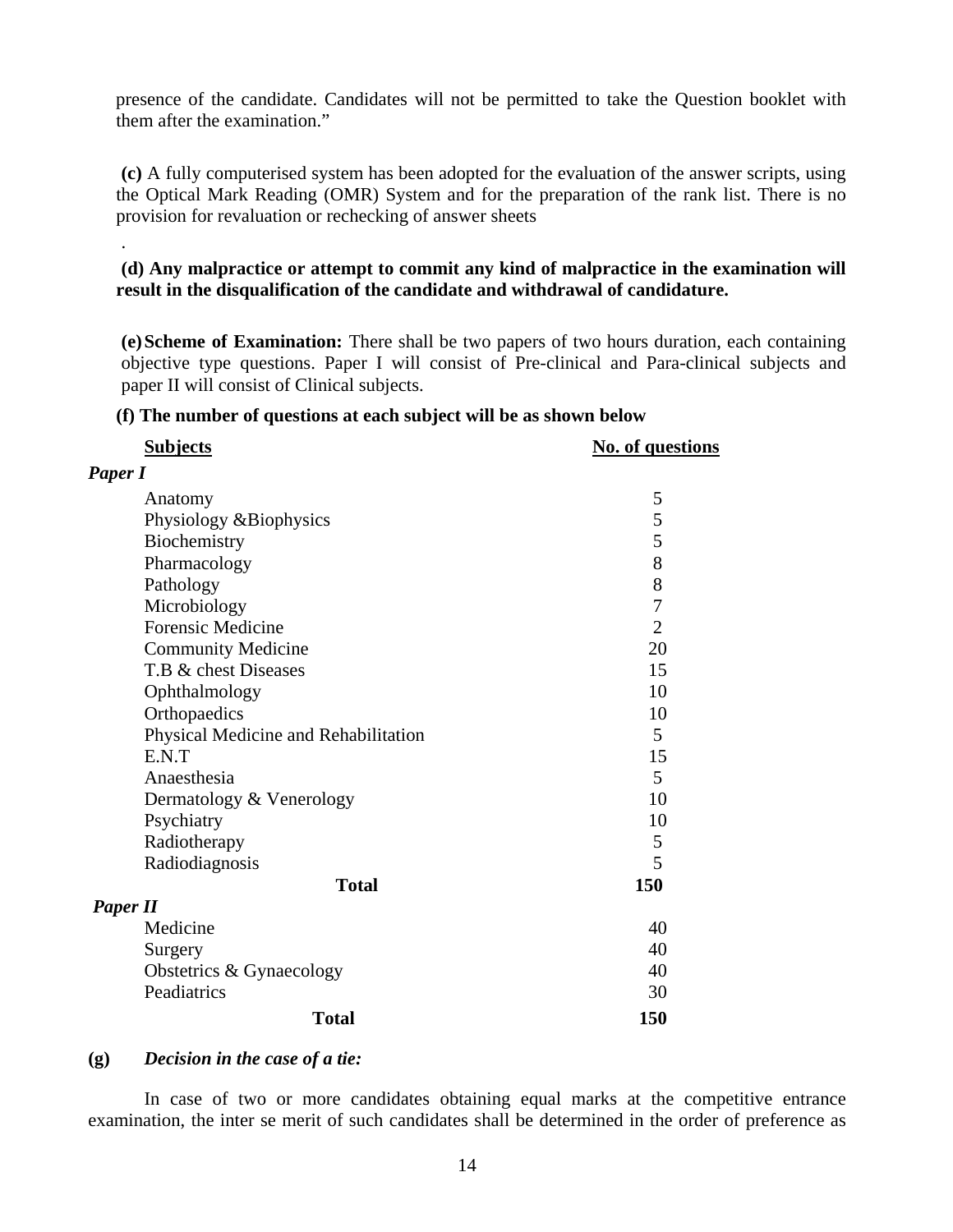under:

- (i) Candidates obtaining higher marks in Paper II.
- (ii) According to age, the older getting over the younger.

### **X. Rank List:**

The Commissioner for Entrance Examinations will prepare and publish the rank list of candidates qualified in the Entrance Examination. The rank list will be made available in the website "**ceekerala.org"** and Press release will also be given regarding the publication of the list. The selection under General merit Quota and SC/ST quota will be purely on merit as assessed in the Entrance examination. The Commissioner for Entrance Examinations will publish a list of service quota candidates who have qualified the entrance examination.

The rank list in respect of service quota candidates will be prepared, as per clause VII, by the respective controlling officers.

### **XI. Allotment**

 Candidates will be allowed to exercise their option for individual specialities/colleges as per their ranks in the order of priority given below.

| First  | $\overline{\phantom{0}}$ | Medical Education Service Quota. (MESQ) |
|--------|--------------------------|-----------------------------------------|
| Second |                          | General candidates.                     |
| Third  | $ \,$                    | Service Quota other than MESQ.          |

 After the allotment of the seats to Medical Education Service candidates, the remaining seats available in each college will be proportionately divided, in a reasonable and fair manner, between the other service quota candidates and candidates included in the rank list published by the Commissioner for Entrance Examinations. This list will be prepared by the Director of Medical Education. The allotment of colleges for the General Merit and reservation categories will be strictly in accordance with the rank obtained in the entrance examination.

### **(A) General**

- (i) The allotment to the courses for all categories other than the Medical Education Service Quota will be made through a Centralized Allotment Process. The CAP shall be made through personal appearance for which the candidates will be called in batches in the order of rank, and selection will be made according to the availability of seats for the subjects.
- (ii) The date of counseling will be published in all leading dailies, other media and in the website www.dme.kerala.gov.in. No individual communication will be served to the candidates for appearing for the counseling. Candidates are advised to note the date and time of his/her appearance for the allotment from the dailies/website and must present themselves at least 30 minutes before the time scheduled.
- (iii)There will be two rounds of centralized allotment by personal appearance (CAP).  $1<sup>st</sup>$  round of allotment is likely to be held between mid-March and Mid-April. Candidates who wish to attend the counseling are requested to go through the instructions, if any, in the website. The verification of the certificates will be done in the  $1<sup>st</sup>$  round counseling.
- (iv)Candidates who do not turn up for the allotment as per schedule, at the place and time notified, will forfeit their chance for admission and will not be considered for admission in future or arising vacancies, or in the  $2<sup>nd</sup>$  round counseling, irrespective of the rank. However, if a candidate is not able to attend the allotment process on genuine grounds, the parent/guardian, or any authorised person can act as a proxy, at the risk of the candidate, on production of authorisation letter in the form given in **Annexure - V.** Authorisation letter once received will be considered as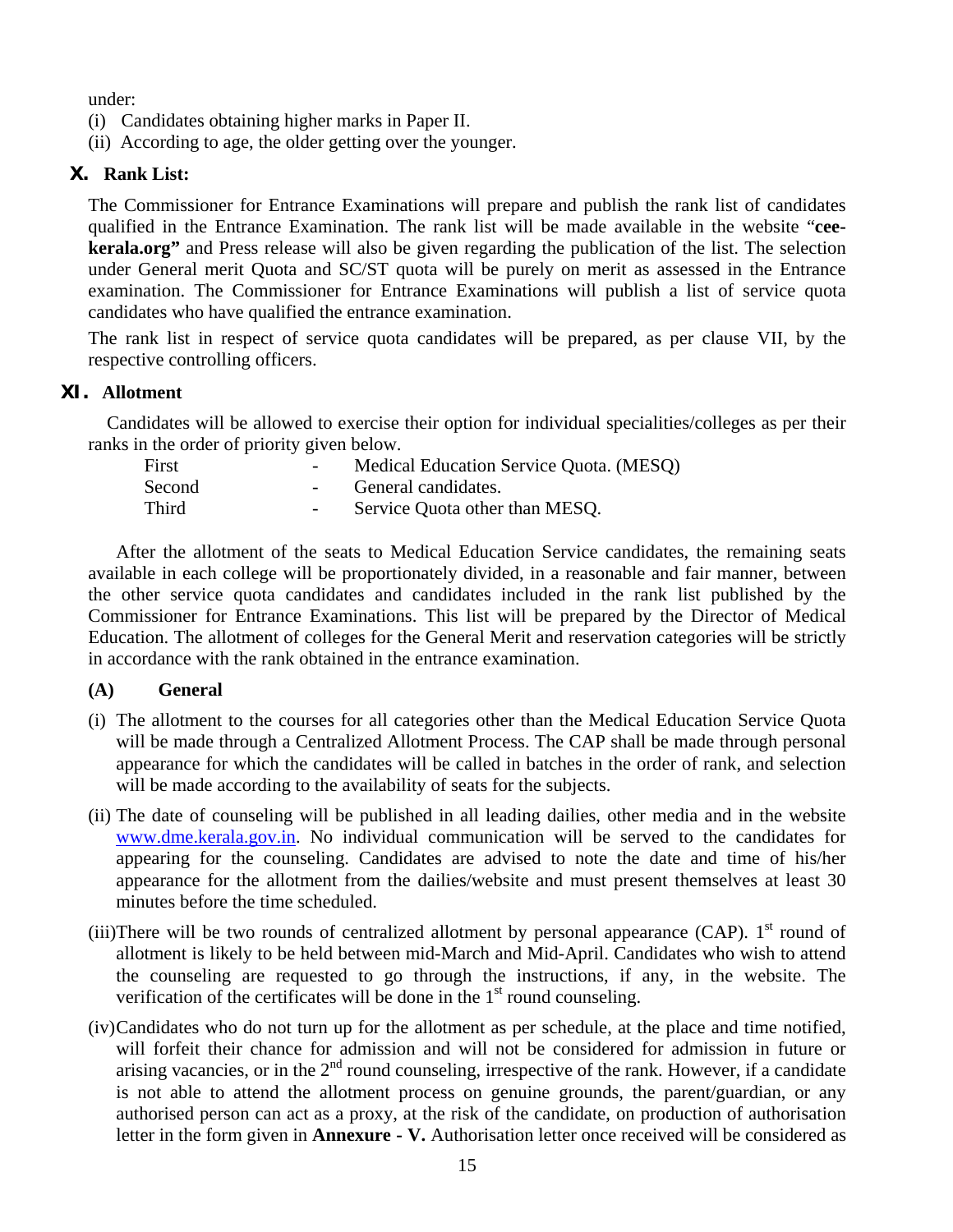valid for the entire allotment process, unless the candidate revokes it in writing. A photocopy of the filled up authorisation letter should also be brought by the proxy at the time of first appearance. The original authorization letter will be retained and the photocopy will be returned to the proxy with acknowledgement. This photocopy with the acknowledgement on it must be used for subsequent appearances if any.

- (v) The number of seats will be displayed at the venue of counseling on a day to day basis. Information in this regard will also be provided in the website www.dme.kerala.gov.in, if possible. The candidates will have the right to choose any one of the available seats at the point of counseling and the same will be allotted to him/her.
- (vi)Allotment of Courses and colleges for all the candidates will be strictly based on the rank, and also subject to the availability of seats at that point of time when the candidate appears for the allotment.
- (vii) Candidates can opt only those subjects that are earmarked under the category in which he/she seeks admission. Candidates can opt only that course/college for which there is vacancy at the point of counseling. Options once furnished during the counseling will be final.
- (viii) Memo will be issued to the candidates who take allotment. It is obligatory for the candidate to report to the college in which he/she is allotted at the date fixed by the Director of Medical Education at the time of counseling. No extension of time for reporting to the college will be granted under any circumstances. Failure to appear before the Principal concerned for joining the subject on the date and time fixed, will result in forfeiture of his/her admission and he/she will not be considered for any future or arising vacancies in that year's admission. The candidates who got selection will have to remit the fees applicable to the course to which they are allotted, at the time of admission in the concerned Medical College. Service candidates are also required to remit the tuition fees. Fee remitted by service quota candidates will not be refunded/reimbursed under any circumstances.
- (ix)Additional seats, if any, added/sanctioned during the validity period of the rank list will be filled in the final CAP on the basis of rank.

#### **(B) Allotment of seats under Service Quota.**

All the conditions mentioned in the clause XI (A) are also applicable to service quota candidates.

- i) The allotment list of Medical Education Service quota candidates will be published and these candidates will be intimated through allotment memo. The details of un availed seats under this Quota will be published in the website **[**www.dme.kerala.gov.in**]**. Other service quota candidates can opt for these seats also during counseling. However, the allotment of these seats to different quotas will be as mentioned in sub clause (iii) below**.**
- ii) Allocation of college for the various categories of service candidates will be by rotation in the order shown below.
	- a. Seniority in Service (SSQ)
	- b. Rural Service (RSO)
	- c. Difficult Rural Area (DRAQ)
	- d. Insurance Medical Service (IMSQ)
	- e. Municipal Services Quota (MSQ)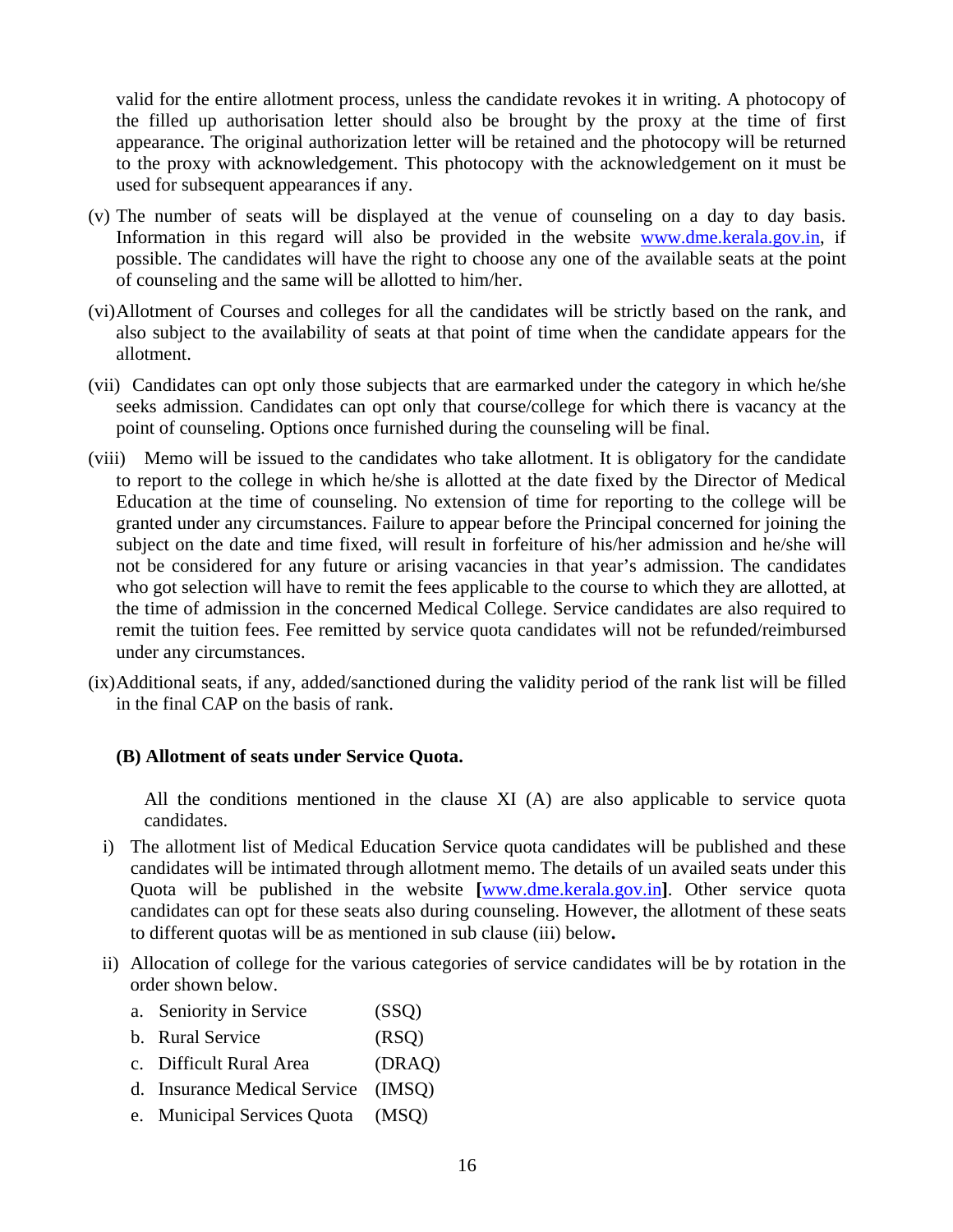iii) 'When there are no eligible candidates to opt for MESQ, in any specialty, the resultant vacancy will be filled up by the eligible candidates in the HSQ, IMSQ and MSQ who shall take it up in the following order.

### **1. DRAQ 2. RSQ 3. SSQ 4. IMSQ 5.MSQ \***

If seats become unclaimed in a particular Health Service Quota/Insurance Medical Services Quota/Municipal Services Quota, it shall be offered to candidates of the other quotas and will be allotted in the following order.

## **1. DRAQ 2. RSQ 3. SSQ 4. IMSQ 5.MSQ \***

[\* among the vacant seats the first seat will be allotted to the candidate under the first category second seat to second category and so on according to the option of the candidates in each category*].* 

If there is still any unclaimed seat in Health Service Quota, Insurance Medical Services Quota and Municipal Services Quota, the same shall be filled up by eligible candidate under MES Quota.

### **"If still there are unclaimed seats in any of the service Quota after final allotment, those vacant seats will go to General Merit**."

iv) Additional service quota seats, if any, sanctioned during the validity of the rank list will be filled in the final allotment.

### **(C) Final round allotment**

- i) After the  $1<sup>st</sup>$  CAP, the vacancies arising due to non-joining or discontinuation of candidates or any other reason will be filled in the final allotment process on the basis of rank. This will include the seats of the self financing Colleges also. The final centralised allotment process is most likely to be done after  $20<sup>th</sup>$  May and prior to/on the last date for admission fixed by the Government of India/Supreme Court of India. The final CAP and admission will be done simultaneously. Candidates will have to pay the liquidated damages as specified in clause XIII (2) (a), if they discontinue the Course after the final CAP to Medical PG Course.
- ii) Only candidates who have appeared for the  $1<sup>st</sup>$  round counselling will be eligible to appear for the final round allotment. However lower ranked candidates who are not called for in the 1<sup>st</sup> round counseling can attend the final round counselling, if the notification for counselling specifies so. The candidates who had not joined the college that was allotted in the  $1<sup>st</sup>$  round counseling and those who discontinued the course after joining would not be eligible for appearing in the final round counselling.
- iii) For the final round allotment, service quota will be considered first. After converting the unavailed seats under service quota to General Merit, non-service categories will be considered.
- iv) The candidates who had been allotted seats in the  $1<sup>st</sup>$  round counseling and have joined the allotted colleges may come for re-allotment in the final round counseling, only if they are interested. On re-allotment, the allotment made earlier will be automatically cancelled with immediate effect and the candidate shall not have any claim whatsoever on the earlier allotment. In case he/she does not opt for re-allotment, due to any reason, his/her original seat will not be disturbed.
- v) Newly allotted candidates will have to remit the required fee in the respective Medical Colleges.
- vi) Fees once remitted will not be refunded under any circumstances. However, if a candidate changes over from one course to another in the same college, the fees paid for the already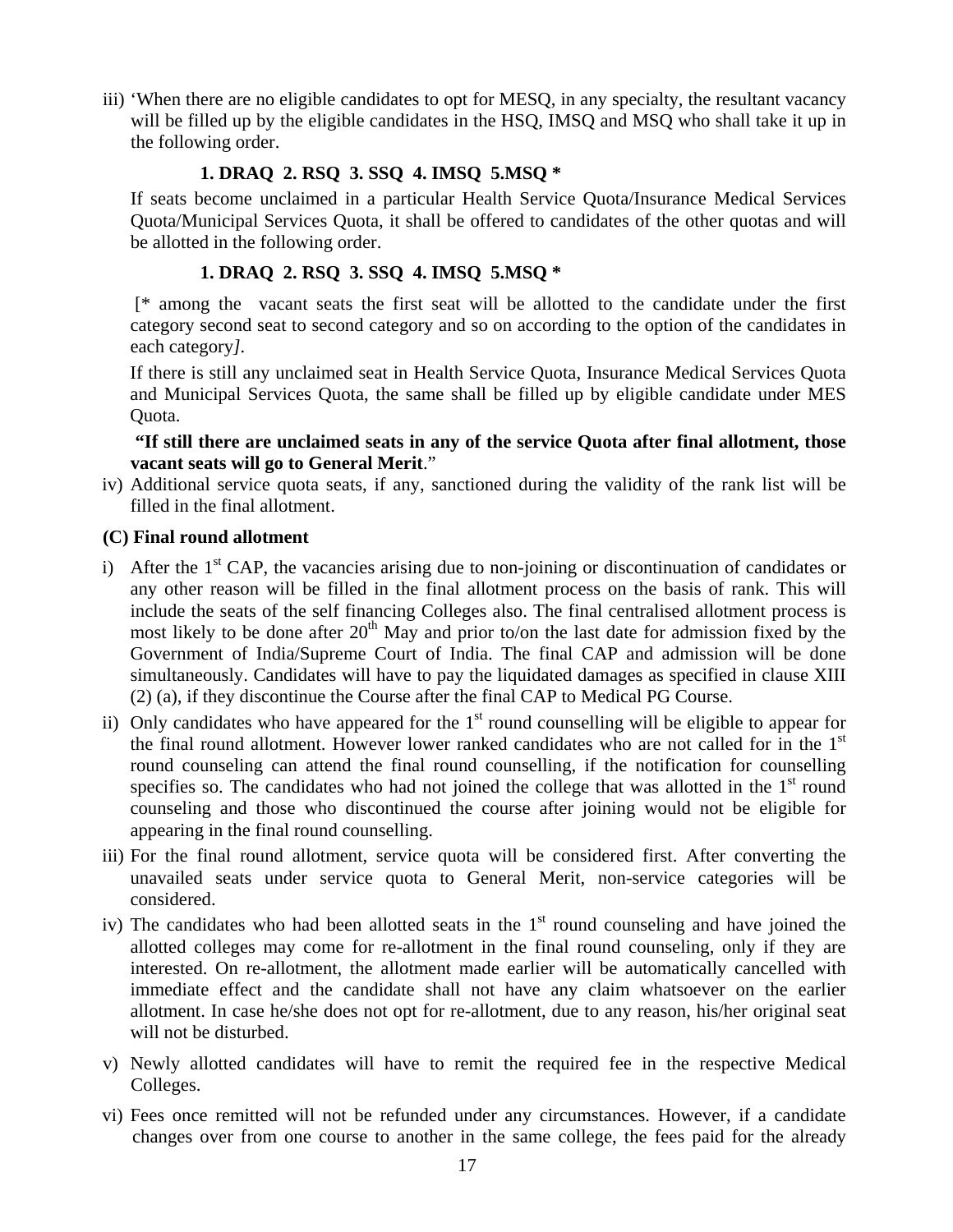allotted course will be adjusted to the new course. However, movement from one college to another by re-allotment will entail the payment of all fees except the tuition fees. In case of allotment from a Government College to a non-Government college all the fees has to be remitted afresh. Candidates can seek for refund of all other fees in the earlier allotted college. The above rule will also apply to shifting of All India Quota candidates within the State.

- vii)If a candidate changes over from a Government Medical College in Kerala to a Government Medical College outside Kerala or another non-Government college, either inside the state or outside the state within the validity period of the ranklist, the tuition fees already paid will be refunded. However the tuition fees will be refunded only after the validity period of the ranklist. The candidate concerned will have to submit a certificate from the Principal of the Medical College, in which he/she is studying after the closing of admission for the 2012 batch, to the effect that "he/she was allotted to that college for the …… (name of the Course) under PG Medical allotment 2012 and is continuing his/her course of study".
- viii) Any vacancy that may arise after the cut-off date for admissions prescribed by the Government of India/Supreme Court, will be considered as lapsed and no allotment/transfer will be made to these seats under any circumstances.
- ix) **No allotment/transfer to PG Medical courses will be done under any circumstance after the last date of admission prescribed by the Government of India/Supreme Court**.
- x) **Changes, if any effected by the Hon'ble Supreme Court/DGHS, New Delhi, in the time schedule for admission process will be applicable for the State Quota seats in Self Financing Colleges also.**

#### **(D) Documents to be produced at the time of Centralised Allotment Process/Counseling**

- (a) Admit card of the Entrance Examination issued by the CEE.
- (b) Original document to prove date of birth.
- (c) Original pass/Degree certificate of the qualifying examination (MBBS Degree).
- (d) Permanent Registration Certificate from T.C. Medical Council.
- (e) CRRI Certificate.
- (f) Original Certificates claiming Special Reservation [mentioned under clause VI (b) of the prospectus], if copies were enclosed within the Application form and the candidate finds a place in the category-list.
- (g) Certificate of Eligibility/Equivalency certificate for candidates who have passed the qualifying examination (MBBS Degree) from Universities outside Kerala.
- (h) Authorisation letter as per Annexure V and its photocopy, if a proxy is attending the seat allotment on behalf of the candidate.
- (i) Any other documents mentioned in the allotment notification.

### **XII.Distribution of un-availed seats under All India Quota**

The distribution of seats that are reverted back from the All India Quota will be as per the state allotment policy. The course wise distribution will be decided after these seats are reverted back. The details of distribution for these seats as informed by the DME, will be displayed at the allotment centre.

### **XIII. Liquidated damages and Execution of Bond**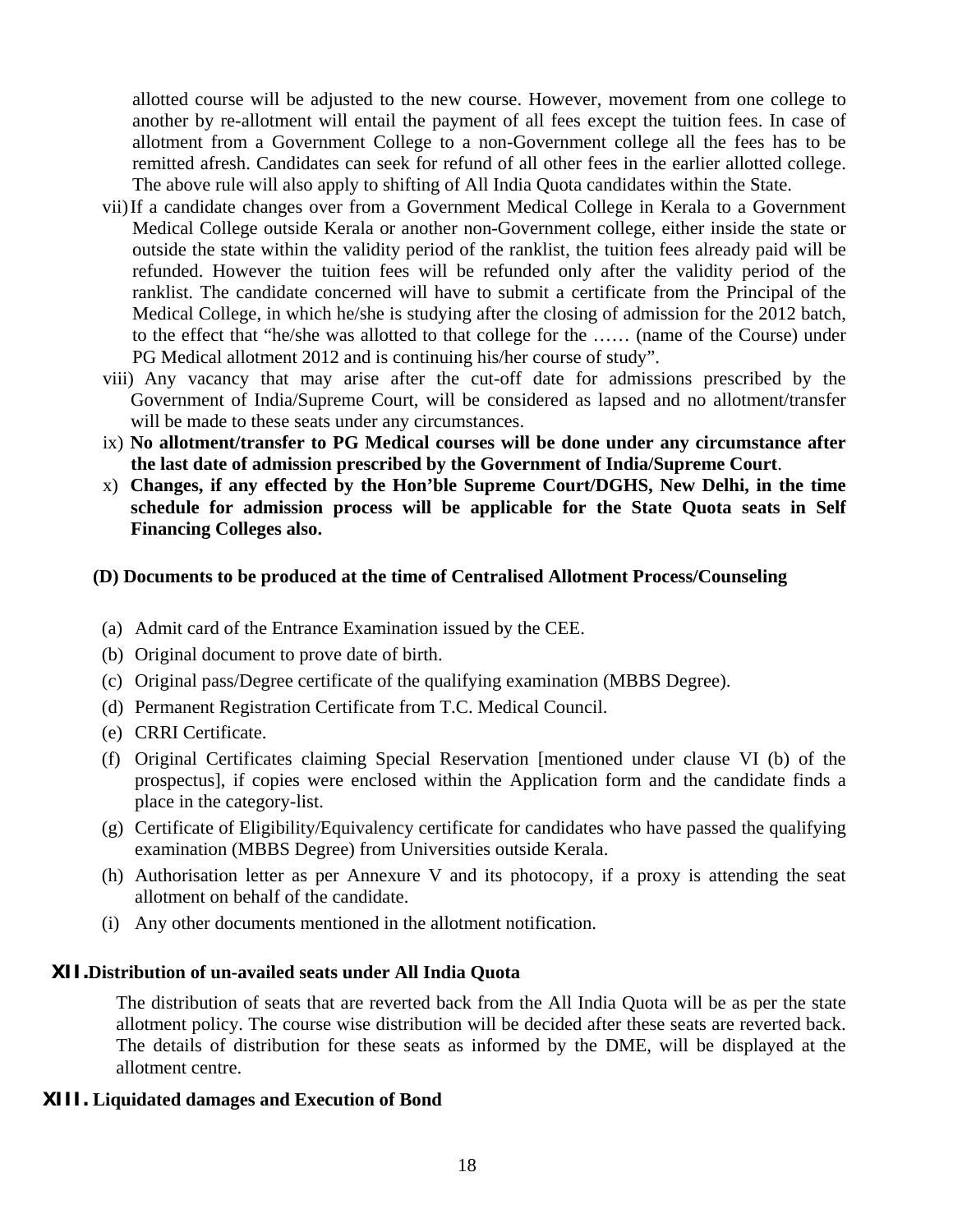### **(1) General Terms:**

The candidates selected for PG Degree and Diploma courses will have to execute two bonds in stamped paper (all pages of the bond should be in stamped paper) of the total value of `100 of Kerala stamp paper each at the time of joining the course to the effect that:

- (a) He / she shall not discontinue the P.G course that has been allotted to him/her after the final Centralised allotment Process.
- (b) In the case of Service Quota Candidates, he / she shall serve the Government for a period of 10 years or up to superannuation, whichever is earlier, after the completion of the course. Service candidates who get admission under service quota and have not completed the period of probation as on the day before the date of admission will have to serve the Government for an additional period of 2 years.
- (c) All the non-service quota candidates admitted to Medical Postgraduate Courses shall serve the Government in Health Services or Medical Education Services as decided by the Government of Kerala for a period **not less than one year** after the completion of the course, on such remuneration and terms and conditions as decided by the Government. This period of one year service will be exclusively for that course only. No cumulative effect for services done elsewhere.

### **(2) Conditions**

- (a) If a Post Graduate student discontinues the P.G course after the final Centralised allotment Process he/she shall pay  $\bar{\tau}$  17 lakhs (Rupees Seventeen lakhs only) as Liquidated Damages and also refund the stipend/ Salary already received.
- (b) A candidate leaving one course to join another, before or during the final Centralised allotment Process shall not be liable to pay the Liquidated Damages.
- (c) The Liquidated Damages will not be recovered from students coming from All India Quota to State quota and vice versa, provided the admission relates to the same year and before the final Centralised allotment Process.
- (d) (i) If Service quota candidates violate the terms mentioned in clause XIII (1) (b) above, it will be construed as Professional Misconduct and the fact reported to the T.C Medical Council for suitable action including cancellation of Registration by the Council. A sum of  $\bar{\tau}$  10,00,000/from PG Diploma and PG Non Clinical specialty candidates and  $\bar{\tau}$  15,00,000/- from PG Degree Clinical specialty candidates (in addition to the stipend/salary drawn during the period of the course and the amount spent by Government for their studies with interest as fixed by Government) will be levied as liquidated damages from those who fail to do the Government service as stipulated.
	- (ii) If candidates other than service quota violate the terms mentioned in clause XIII (1) (c) above, it will be construed as Professional Misconduct and the fact reported to the T.C Medical Council for suitable action including cancellation of Registration by the Council. A sum of  $\bar{\tau}$  5,00,000/- (in addition to the stipend/salary drawn during the period of the course and the amount spent by Government for their studies with interest as fixed by Government) will be levied as liquidated damages from those who fail to do the Government service as stipulated.
- (e) No Admission shall be valid without getting the bond as detailed above executed at the time of joining or within 7 days from the date of admission at the discretion of the Principal. Any lapse in this regard will be treated as the liability of the Principal concerned. After 7 days the admission is liable to be cancelled. Candidates getting admission in the final allotment will have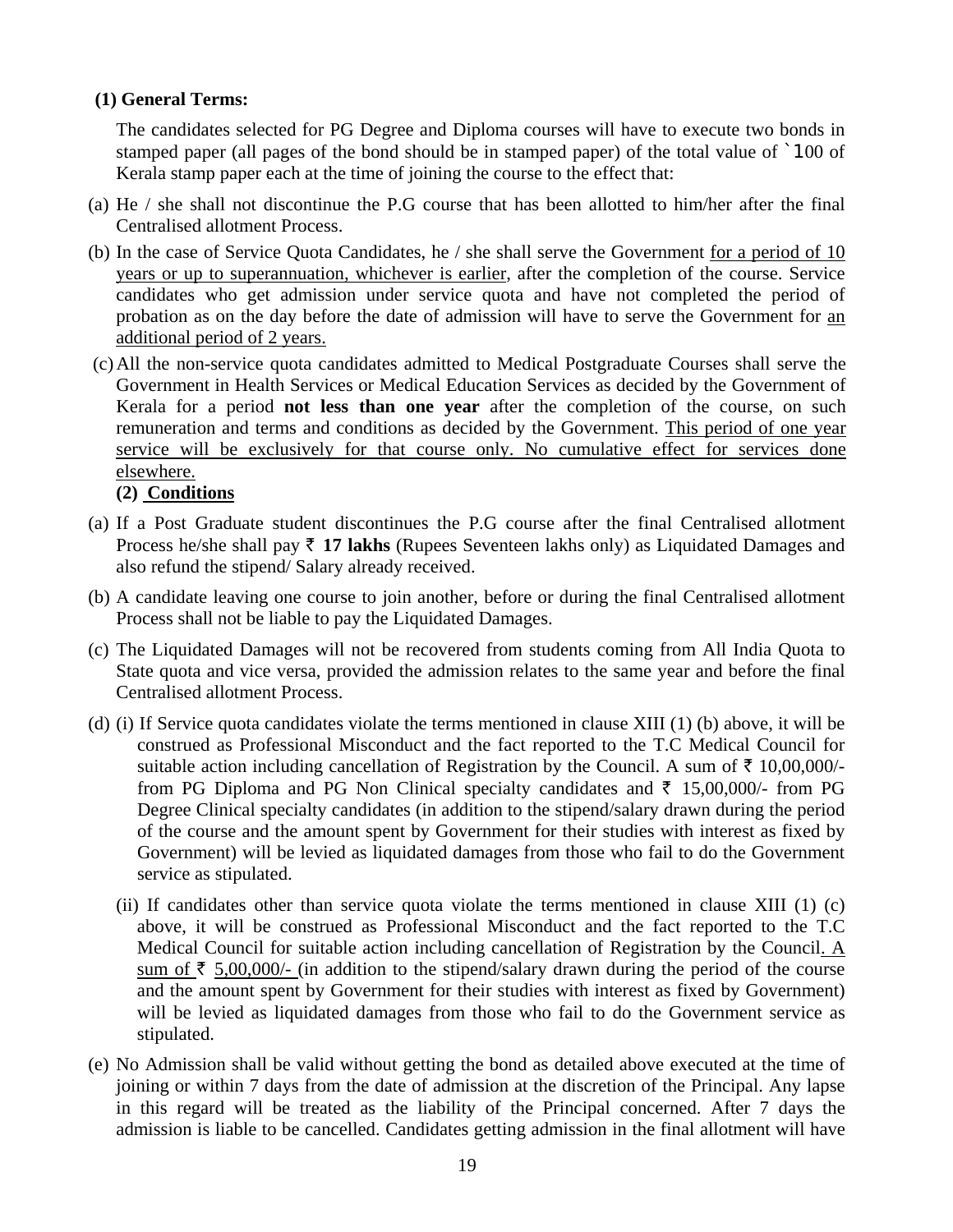to execute the bond within 7 days. Otherwise their admission shall be cancelled and they are bound to pay the liquidated damages as mentioned in clause XIII (2) (i). The original certificates after due verification will be kept in the safe custody of the Principal concerned. The candidates will not be eligible for stipend/salary until the execution of bonds. There shall be two separate Bonds – one for the Service Quota Candidates and another for non-service Quota candidates. Format of Bond will be available in the office of Principal of the Medical College concerned. A copy of the same is also annexed as VI & VII.

- (f) The parents/guardians shall stand as sureties for non-service candidates. In the case of service candidates parents/Guardian/husband/wife shall stand as sureties. The signature of the candidate and the sureties have to be attested by a Gazetted officer of state/central Government or Gram/Block/District/Panchayath President/ Municipal Chairperson/ Mayor or MLA/MP, by countersigning in the bond agreement as a witness.
- (g) The certificates which are to be submitted in the colleges at the time of admission will be released only after the completion of compulsory bonded service or in the case of bond violation, the liquidated damages are paid.CRS Posting after MBBS will not be counted for bonded service after acquiring PG Degree
- (h) If Govt. is not in a position to offer job either under Medical Education Services or Health Services to fulfill the Compulsory Government Service as per the bonded obligation within one year after completion of the course, the candidates will be absolved of the bonded obligation. Government have power to use their services (if required) through recruitment boards (KPSC etc) or by direct recruitment on contract basis whichever is deemed fit as per the circumstances prevailing at the time.

#### **XIV. Validity of the list**

The validity of the rank list will be up to **31-05-2012.**

### **XV. Transfer of candidate:**

No transfer will be allowed from one college to another after the closing of admission. Reallotment will be considered only before the closing of admission as per the Guidelines/directions of the Medical council of India/ Supreme court of India.

### **XVI. Duration, Date of joining:**

 The duration of the Postgraduate Degree & Diploma courses including University Examination is three years and two years respectively. For the purpose of reckoning the duration of the course, any candidate will be deemed to have joined the course on the date on which the candidate actually commences the academic programme as certified by the Principal concerned. This date should be given as the date of joining in the Post Graduate register maintained by the University. **Residents shall acquire a minimum of 80% attendance each year for promotion to next year**. He/she will have to complete the total duration of the course before being given the course certificate

### **XVII. Residency System**

i) Residency Programme has been introduced in the five Government Medical Colleges in the State as per G.O.(MS)20/09/H&FWD dated, 13.01.2009 under which all the Postgraduate Students have been designated as Junior Residents. The Junior Residents have to undertake academic, teaching and clinical duties as assigned to them under Residency Programme. The Junior Residents in Government Medical Colleges are to be paid stipend as applicable during the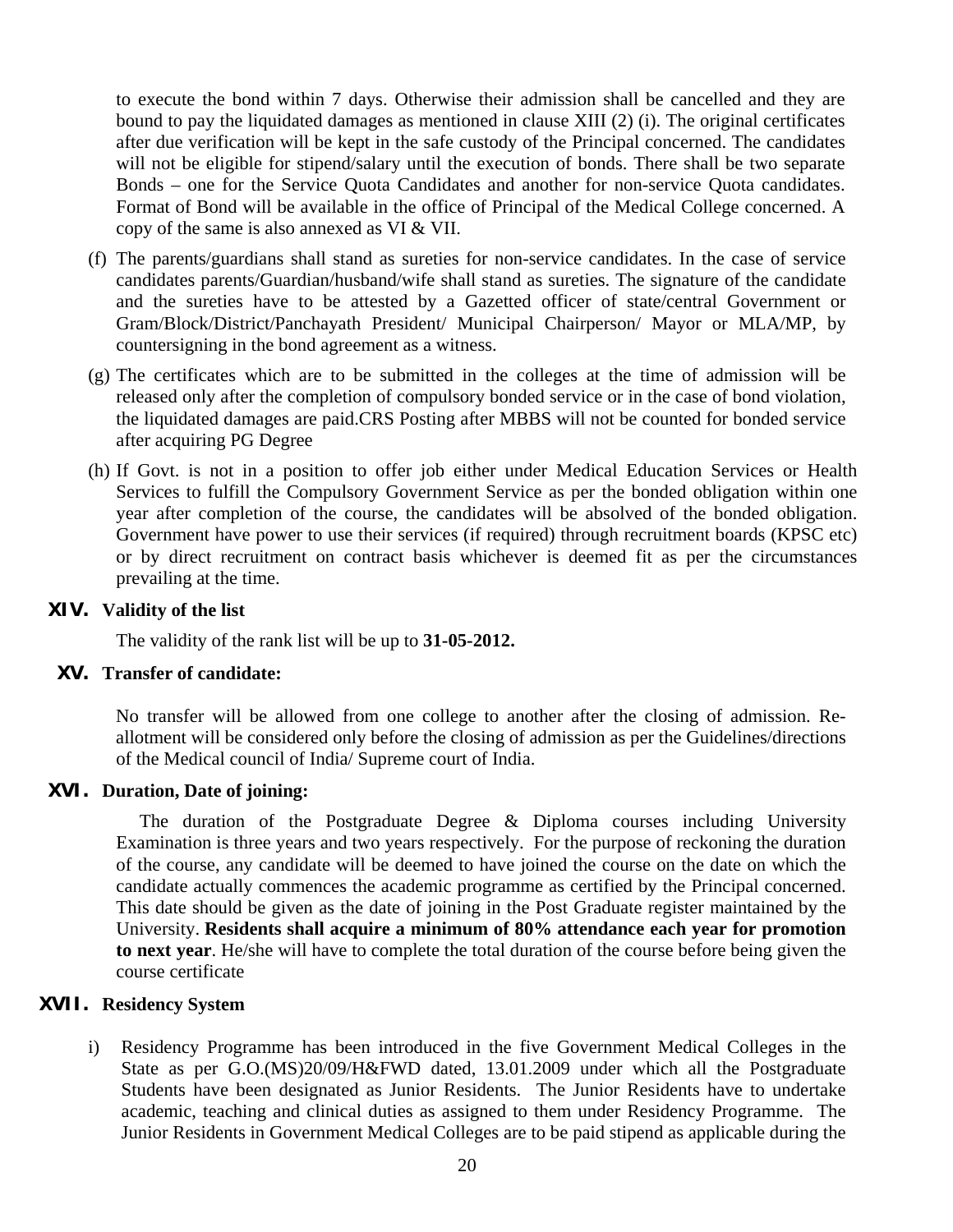duration of the course. The service conditions of Postgraduate students/Junior Residents in five Government Medical Colleges are governed by the rules and regulations elaborated in Residency Manual Annexured to G.O. (MS)20/09/H&FWD dated, 13.01.2009 and its amendment time to time.

- ii) The Junior Residents/Postgraduate Students should have a minimum percentage of attendance as stipulated by the Universities. All the 365 days of the year are working days for post graduate students/Junior Residents. However, they will be permitted to avail casual leave for 20 days, but not more than 10 days at a stretch. Any other leave will entail extension of the course. Those who take leave without prior sanction are liable to be considered to be on unauthorized absence. If the Junior Resident/Postgraduate Student is unauthorisedly absent for more than 10 days, he / she will be terminated from the course and liquidated damages will be levied.
- iii) All PG students/Junior Residents are eligible for weekly off for one day. This will be allowed by the Head of the Department concerned without affecting the routine functioning of the Department. Weekly off cannot be accumulated.
- iv) CMEs, workshops and other academic programmes conducted by recognised academic bodies are essential aspects of PG training programme. All PG students may be permitted to attend such programmes without affecting the routine working of the Departments concerned. The Heads of Departments shall sanction special casual leave to PG students provided they apply prior to the CME programme and the Head of Department is convinced about the genuineness of the programme and utility for the particular course. The student on returning from the programme should submit attendance certificate to the Head of the Department.
- v) No Post Graduate student/Junior Residents shall leave the country without prior sanction of the Director of Medical Education. Any violation will be viewed seriously warranting termination of the course.

### **XVIII. Private Practice**

 Post Graduate students/Junior Residents including service quota candidates shall not engage in private practice of any sort during the course of study.

#### **XIX. General**

 Notwithstanding anything contained in the Prospectus, the Government may at any time, on their own volition or otherwise after calling the records of the case, revise any order passed by a subordinate authority. This Prospectus is subject to modification/addition as may be considered necessary by the Government and issued as executive orders/notification.

 **17.12.2011 Dr. V.Geetha Thiruvanathapuram Community Community Community Community Community Community Community Community Community Community Community Community Community Community Community Community Community Community Community Community Com**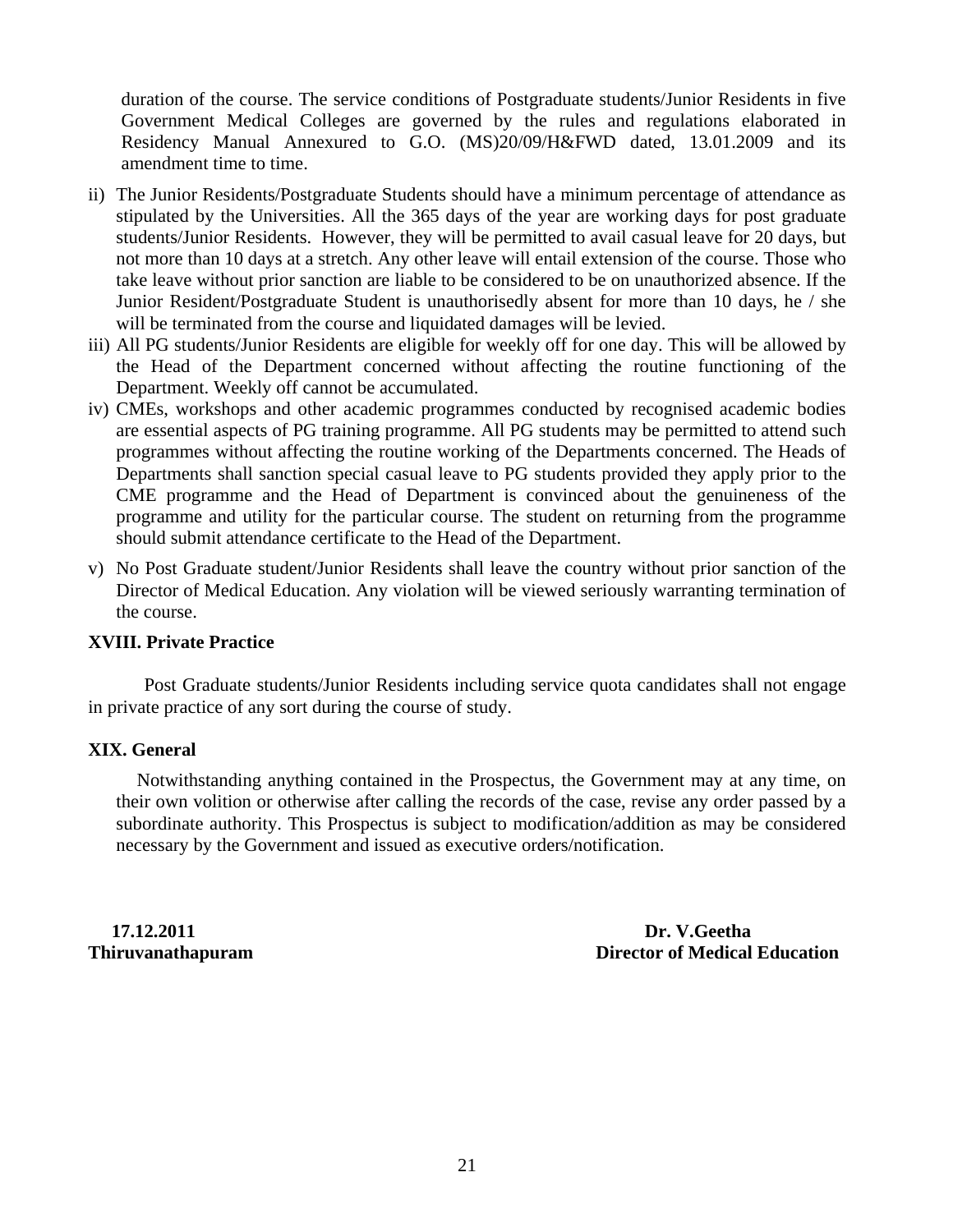| <b>Sl</b> | ivultiber of state Quota Medical FG Degree seats in Government Medical Coneges for the year 2012 |                |                |                |                |                |                |
|-----------|--------------------------------------------------------------------------------------------------|----------------|----------------|----------------|----------------|----------------|----------------|
| $\bf{no}$ | <b>Degree Courses</b>                                                                            | <b>TVPM</b>    | <b>ALPA</b>    | <b>KTM</b>     | <b>TCR</b>     | <b>KKD</b>     | <b>TOTAL</b>   |
| 1         | M.D. Anaesthesia                                                                                 | 5              |                | 3              | 1              | 3              | 13             |
| 2         | M.D. Biochemistry                                                                                | $\overline{2}$ |                | 1              |                |                | $\overline{4}$ |
| 3         | M.D. Forensic Medicine                                                                           | $\overline{c}$ |                |                | 1              | 2              | 6              |
| 4         | M.D. Dermatology, Venereology & Leprosy                                                          | $\overline{2}$ | $\overline{2}$ | $\overline{2}$ |                | 3              | 9              |
| 5         | M.D. General Medicine                                                                            | 9              | $\overline{4}$ | 7              | $\overline{4}$ | 7              | 31             |
| 6         | M.D. Microbiology                                                                                | $\overline{2}$ |                | 1              | 3              | $\mathbf{1}$   | $\overline{7}$ |
| 7         | M.S. Obstetrics & Gynaecology                                                                    | 6              | 1              | 3              | $\overline{2}$ | 5              | 17             |
| 8         | M.D. Pathology                                                                                   | 5              | 1              | $\overline{4}$ | $\overline{4}$ | $\overline{2}$ | 16             |
| 9         | M.D. Pharmacology                                                                                | 3              |                |                |                |                | 5              |
| 10        | M.D. Physiology                                                                                  | $\overline{2}$ |                |                | $\overline{2}$ | 3              | 8              |
| 11        | M.D. Physical Medicine and Rehabilitation                                                        | $\,1$          |                |                |                | $\overline{c}$ | 3              |
| 12        | M.D. Paediatrics                                                                                 | 4              | $\overline{2}$ | $\overline{4}$ | $\overline{2}$ | 4              | 16             |
| 13        | M.D. Psychiatry                                                                                  | $\overline{2}$ |                | 1              |                | $\overline{2}$ | 5              |
| 14        | M.D. Radiodiagnosis                                                                              | 1              |                | 1              | $\mathbf{1}$   | 1              | 4              |
| 15        | M.D.Radiotherapy                                                                                 | $\overline{2}$ |                |                | 1              |                | 5              |
| 16        | M.D.Community Medicine                                                                           | $\overline{3}$ | $\mathbf{1}$   |                |                | $\overline{2}$ | $\overline{7}$ |
| 17        | M.D. Respiratory Medicine                                                                        | $\overline{2}$ |                | 1              |                | $\overline{2}$ | 5              |
| 18        | M.D. Transfusion Medicine                                                                        | $\overline{c}$ |                |                |                |                | $\overline{c}$ |
| 19        | M.S. Anatomy                                                                                     | $\overline{2}$ | 1              | $\mathbf{1}$   | $\mathbf{1}$   | $\mathbf{1}$   | 6              |
| 20        | M.S. Otorhinolaryngology                                                                         | $\overline{2}$ | 1              | $\overline{2}$ | 1              | $\overline{2}$ | 8              |
| 21        | M.S. General Surgery                                                                             | 12             | 1              | 5              | 4              | 8              | 30             |
| 22        | M.S. Ophthalmology                                                                               | 5              |                |                | $\overline{c}$ | 2              | 10             |
| 23        | M.S. Orthopaedics                                                                                | $\overline{3}$ | 1              |                |                | 3              | 9              |
|           | <b>Total</b>                                                                                     | 79             | 16             | 43             | 30             | 58             | 226            |

**Annexure I Number of State Quota Medical PG Degree seats in Government Medical Colleges for the year 2012** 

#### **Annexure II**

|           | Number of State Quota Medical PG Diploma seats in Government Medical Colleges for the year 2012 |                |             |            |            |                |                             |
|-----------|-------------------------------------------------------------------------------------------------|----------------|-------------|------------|------------|----------------|-----------------------------|
| <b>SI</b> |                                                                                                 |                |             |            |            |                |                             |
| no        | <b>Diploma Courses</b>                                                                          | <b>TVPM</b>    | <b>ALPA</b> | <b>KTM</b> | <b>TCR</b> | <b>KKD</b>     | <b>TOTAL</b>                |
| 1         | Diploma in Anaesthesia                                                                          | 4              |             | 3          |            | 3              | 11                          |
| 2         | Diploma in Child Health                                                                         | 3              |             | 3          |            | 6              | 13                          |
| 3         | Diploma in Clinical Pathology                                                                   |                |             |            |            | 3              | 4                           |
| 4         | Diploma in Dermatology & Venereology                                                            |                |             |            |            |                |                             |
| 5         | Diploma in Laryngology & Otology                                                                |                |             |            |            | 3              | 6                           |
| 6         | D.M.R.D.                                                                                        |                |             |            |            |                | $\mathfrak{D}$              |
| 7         | D.M.R.T.                                                                                        |                |             |            |            |                | $\overline{c}$              |
| 8         | Diploma in Obstetrics & Gynaecology                                                             | 6              |             | 3          |            | 6              | 16                          |
| 9         | Diploma in Ophthalmology                                                                        |                |             | 2          |            | 3              |                             |
| 10        | Diploma in Orthopaedics                                                                         | 4              |             | 3          |            | 3              | 11                          |
| 11        | Diploma in Physical Medicine & Rehabilitation                                                   |                |             |            |            | $\mathfrak{D}$ | 3                           |
| 12        | Diploma in Psychiatric Medicine                                                                 | 2              |             |            |            |                | $\mathfrak{D}$              |
| 13        | Diploma in Public Health                                                                        | 2              |             |            |            |                | $\mathcal{D}_{\mathcal{L}}$ |
| 14        | D.T.C.D                                                                                         | $\mathfrak{D}$ |             |            |            |                | 3                           |
|           | <b>Total</b>                                                                                    | 29             | 6           | 15         |            | 33             | 83                          |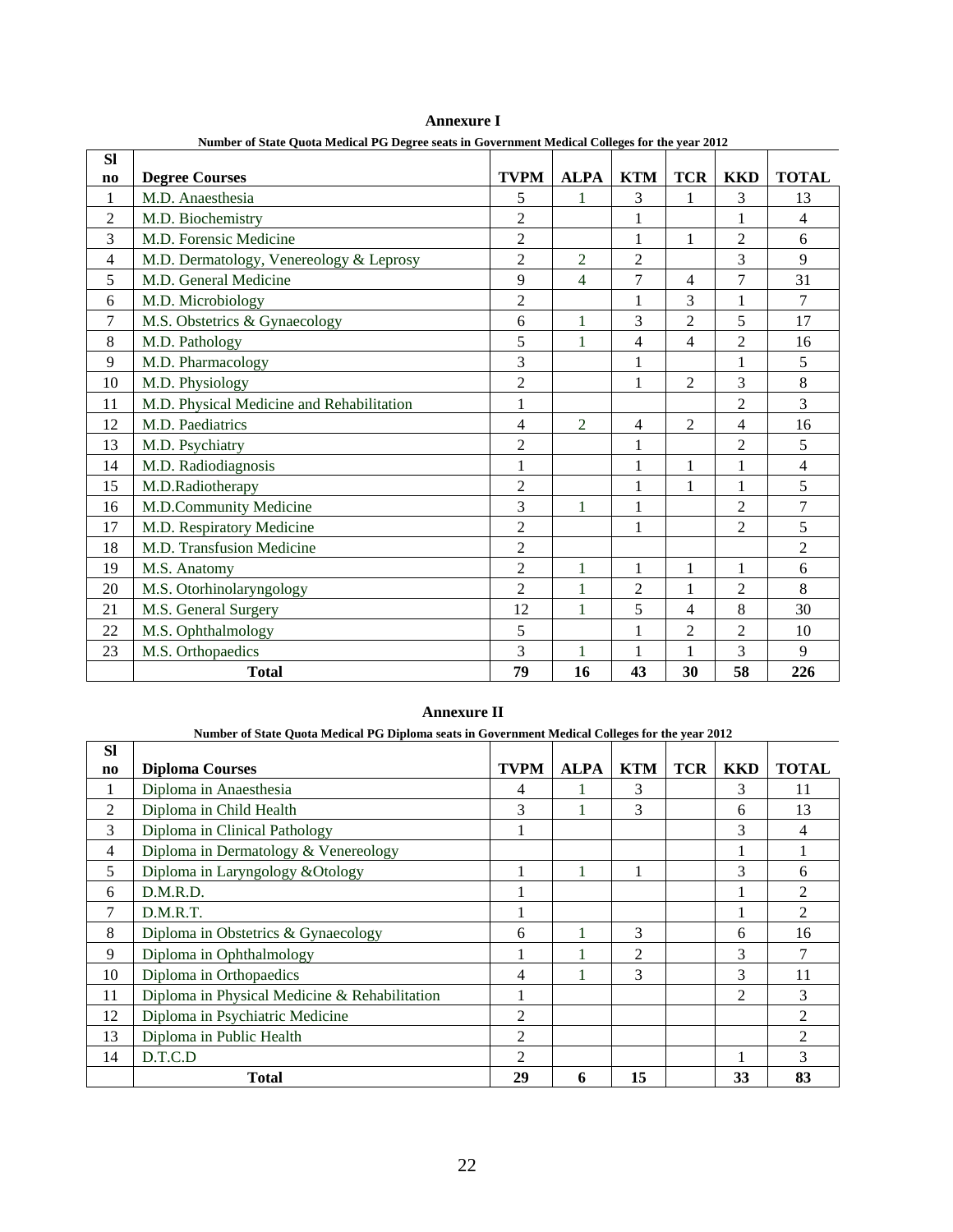| S <sub>1</sub><br>N <sub>o</sub> | <b>DEGREE COURSES</b>                        | <b>Total</b>   | <b>GM</b>      | <b>SC</b>      | <b>ST</b>    | EZ           | MU           | <b>BH</b>        | LC               | BX               | KU             | PH           | <b>MES</b>     | <b>IMS</b>     | <b>SSQ</b>     | <b>RSQ</b>     | <b>DRO</b>     |
|----------------------------------|----------------------------------------------|----------------|----------------|----------------|--------------|--------------|--------------|------------------|------------------|------------------|----------------|--------------|----------------|----------------|----------------|----------------|----------------|
| 1                                | M.D. Anaesthesia                             | 13             | 6              |                |              |              |              |                  |                  |                  |                |              | $\overline{4}$ |                |                |                |                |
| $\overline{2}$                   | M.D. Biochemistry                            | $\overline{4}$ | $\overline{2}$ |                |              | $\mathbf{1}$ |              |                  |                  |                  |                |              |                |                |                |                |                |
| 3                                | M.D. Forensic Medicine                       | 6              | 3              |                |              | $\mathbf{1}$ |              |                  |                  |                  |                |              |                |                |                |                | $\mathbf{1}$   |
| 4                                | M.D. Dermatology,<br>Venereology & Leprosy   | 9              | 4              |                |              | 1            |              |                  |                  |                  |                | 1            |                |                |                |                |                |
| 5                                | M.D. General Medicine                        | 31             | 16             | $\overline{2}$ |              |              |              |                  |                  |                  | $\mathbf{1}$   |              |                | 2              | 3              | 3              | $\overline{2}$ |
| 6                                | M.D. Microbiology                            | $\tau$         | 3              |                |              |              |              |                  |                  |                  |                | $\mathbf{1}$ | $\overline{2}$ |                |                |                |                |
| 7                                | M.S. Obstetrics &<br>Gynaecology             | 17             | 8              |                |              |              | $\mathbf{1}$ |                  |                  |                  |                |              |                |                | $\overline{2}$ |                |                |
| 8                                | M.D. Pathology                               | 16             | 8              |                |              |              | $\mathbf{1}$ |                  |                  |                  |                | 1            | $\overline{2}$ |                |                | $\mathbf{1}$   | $\mathbf{1}$   |
| 9                                | M.D. Pharmacology                            | 5              | $\overline{2}$ |                |              |              |              |                  |                  |                  | 1              |              |                |                |                |                |                |
| 10                               | M.D. Physiology                              | 8              | $\overline{4}$ |                | $\mathbf{1}$ |              |              |                  |                  |                  |                | 1            | $\mathbf{1}$   |                |                |                |                |
| 11                               | M.D. Physical Medicine and<br>Rehabilitation | 3              |                |                |              |              |              |                  |                  |                  |                |              |                |                | $\mathbf{1}$   |                |                |
| 12                               | M.D. Paediatrics                             | 16             | 8              |                |              |              |              |                  |                  |                  |                |              |                |                |                | $\overline{2}$ | 2              |
| 13                               | M.D. Psychiatry                              | 5              | $\overline{2}$ |                |              |              | $\mathbf{1}$ |                  |                  |                  |                |              |                |                |                |                |                |
| 14                               | M.D. Radiodiagnosis                          | $\overline{4}$ | $\overline{2}$ |                |              |              |              |                  |                  |                  |                |              |                |                |                |                |                |
| 15                               | M.D.Radiotherapy                             | 5              | 3              |                |              |              |              |                  |                  |                  |                |              |                |                |                |                |                |
| 16                               | M.D.Community Medicine                       | $\overline{7}$ | 3              |                |              |              |              |                  |                  |                  |                | $\mathbf{1}$ | $\overline{2}$ |                |                |                |                |
| 17                               | M.D. Respiratory Medicine                    | 5              | $\overline{2}$ |                |              |              |              |                  |                  |                  |                |              |                |                |                |                |                |
| 18                               | M.D. Transfusion Medicine                    | $\overline{2}$ |                |                |              |              |              |                  |                  |                  |                |              |                |                |                |                |                |
| 19                               | M.S. Anatomy                                 | 6              | 3              |                |              |              |              |                  |                  |                  |                | 1            | 1              |                |                |                |                |
| 20                               | M.S. Otorhinolaryngology                     | 8              | $\overline{4}$ |                |              |              | $\mathbf{1}$ |                  |                  |                  |                |              |                |                | $\mathbf{1}$   | $\mathbf{1}$   |                |
| 21                               | M.S. General Surgery                         | 30             | 15             |                |              | $\mathbf{1}$ |              |                  |                  |                  |                |              | $\overline{2}$ | $\overline{2}$ | $\overline{2}$ | $\overline{3}$ | 3              |
| 22                               | M.S. Ophthalmology                           | 10             | 5              |                |              |              | $\mathbf{1}$ |                  |                  |                  |                |              |                |                |                |                |                |
| 23                               | M.S. Orthopaedics                            | 9              | $\overline{4}$ |                |              |              |              |                  |                  |                  |                |              | $\overline{2}$ |                |                |                | $\mathbf{1}$   |
|                                  | <b>Total</b>                                 | 226            | 109            | 19             | 4            | 7            | 5            | $\boldsymbol{2}$ | $\boldsymbol{2}$ | $\boldsymbol{2}$ | $\overline{2}$ | 7            | 21             | 7              | 15             | 13             | 11             |

**Annexure III Distribution of state quota seats in Government Medical Colleges for PG Degree Courses - 2012**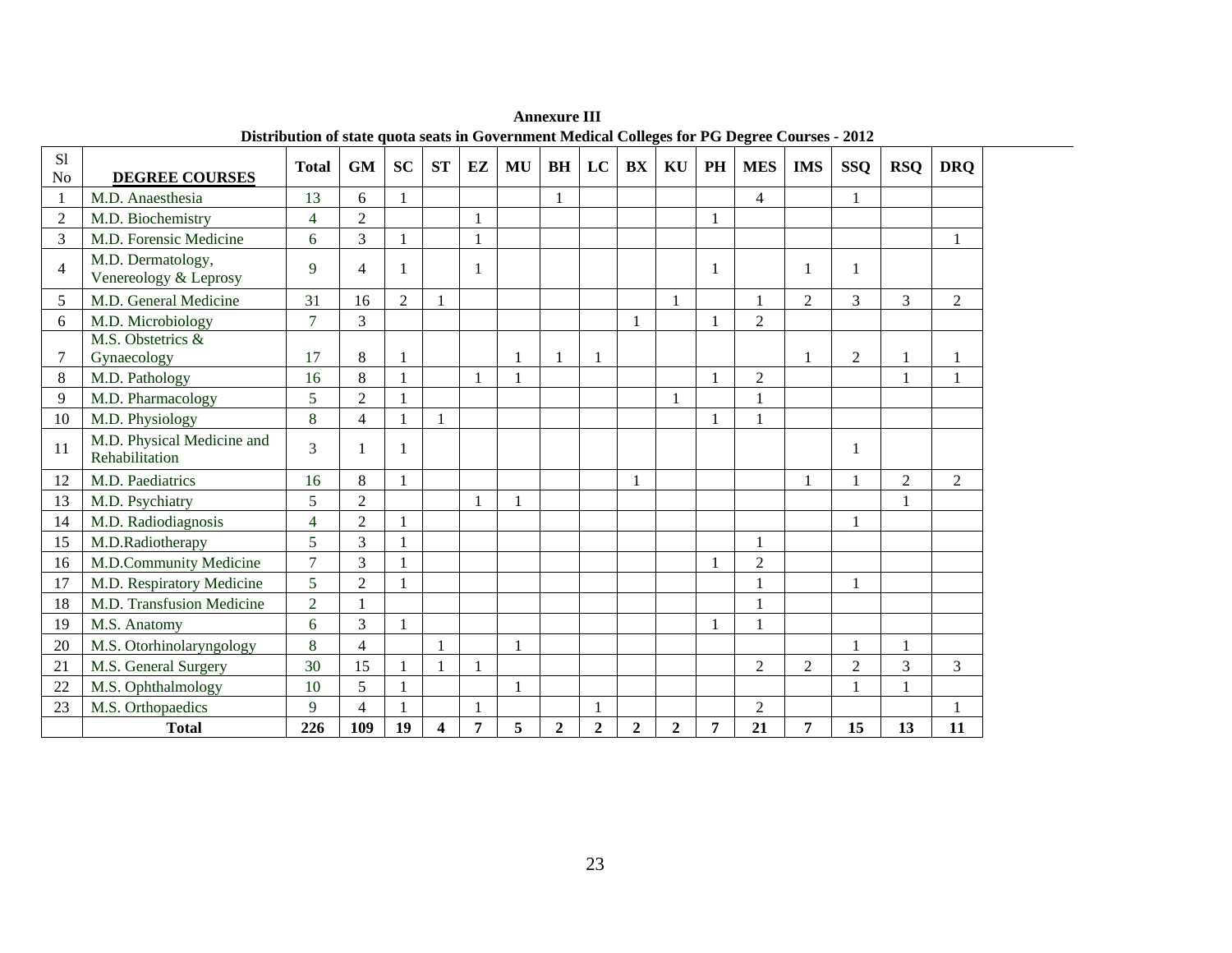|                |                                                  |                |                |                  |                |                          |                  |                         |                  | Distribution of state quota seats in Government Medical Colleges for PG Diploma Courses - 2012 |                             |                |     |                |                           |            |         |                                |
|----------------|--------------------------------------------------|----------------|----------------|------------------|----------------|--------------------------|------------------|-------------------------|------------------|------------------------------------------------------------------------------------------------|-----------------------------|----------------|-----|----------------|---------------------------|------------|---------|--------------------------------|
| S1<br>No       | <b>DIPLOMA COURSES</b>                           | Tota           | G<br>M         | S<br>$\mathbf C$ | S<br>T         | $\bf{E}$<br>$\mathbf{z}$ | M<br>$\mathbf U$ | $\bf{B}$<br>$\mathbf H$ | L<br>$\mathbf C$ | $\bf{B}$<br>$\mathbf X$                                                                        | $\mathbf K$<br>$\mathbf{U}$ | ${\bf P}$<br>H | SSQ | <b>RS</b><br>Q | <b>DRA</b><br>$\mathbf 0$ | <b>IMS</b> | MU<br>Q | $\mathbf{E} \mathbf{x}$<br>ser |
|                | Diploma in Anaesthesia                           | 11             | 5.             |                  |                |                          |                  |                         |                  |                                                                                                |                             |                |     |                |                           |            |         |                                |
| $\overline{2}$ | Diploma in Child Health                          | 13             | $\mathcal{I}$  |                  |                |                          |                  |                         |                  |                                                                                                |                             |                |     |                |                           |            |         |                                |
| 3              | Diploma in Clinical Pathology                    | 4              | 2              |                  |                |                          |                  |                         |                  |                                                                                                |                             |                |     |                |                           |            |         |                                |
| $\overline{4}$ | Diploma in Dermatology & Venereology             |                |                |                  |                |                          |                  |                         |                  |                                                                                                |                             |                |     |                |                           |            |         |                                |
| 5              | Diploma in Laryngology & Otology                 | 6              | $\overline{2}$ |                  |                |                          |                  |                         |                  |                                                                                                |                             |                |     |                |                           |            |         |                                |
| 6              | D.M.R.D.                                         | $\overline{2}$ |                |                  |                |                          |                  |                         |                  |                                                                                                |                             |                |     |                |                           |            |         |                                |
| $\tau$         | D.M.R.T.                                         | 2              |                |                  |                |                          |                  |                         |                  |                                                                                                |                             |                |     |                |                           |            |         |                                |
| 8              | Diploma in Obstetrics & Gynaecology              | 16             | 8              |                  |                |                          |                  |                         |                  |                                                                                                |                             |                |     |                | 2                         |            |         |                                |
| 9              | Diploma in Ophthalmology                         | $\overline{ }$ | 4              |                  |                |                          |                  |                         |                  |                                                                                                |                             |                |     |                |                           |            |         |                                |
| 10             | Diploma in Orthopaedics                          | 11             | 5              |                  |                |                          |                  |                         |                  |                                                                                                |                             |                |     |                | 2                         |            |         |                                |
| 11             | Diploma in Physical Medicine &<br>Rehabilitation | 3              |                |                  |                |                          |                  |                         |                  |                                                                                                |                             |                |     |                |                           |            |         |                                |
| 12             | Diploma in Psychiatric Medicine                  | $\overline{2}$ |                |                  |                |                          |                  |                         |                  |                                                                                                |                             |                |     |                |                           |            |         |                                |
| 13             | Diploma in Public Health                         | $\overline{2}$ |                |                  |                |                          |                  |                         |                  |                                                                                                |                             |                |     |                |                           |            |         |                                |
| 14             | D.T.C.D                                          | 3              | $\overline{2}$ |                  |                |                          |                  |                         |                  |                                                                                                |                             |                |     |                |                           |            |         |                                |
|                | <b>Total</b>                                     | 83             | 40             | 6                | $\overline{2}$ | $\overline{2}$           | 2                |                         |                  |                                                                                                |                             | 2              |     | 3              | 12                        |            |         |                                |

**Annexure IV Distribution of state quota seats in Government Medical Colleges for PG Diploma Courses - 2012**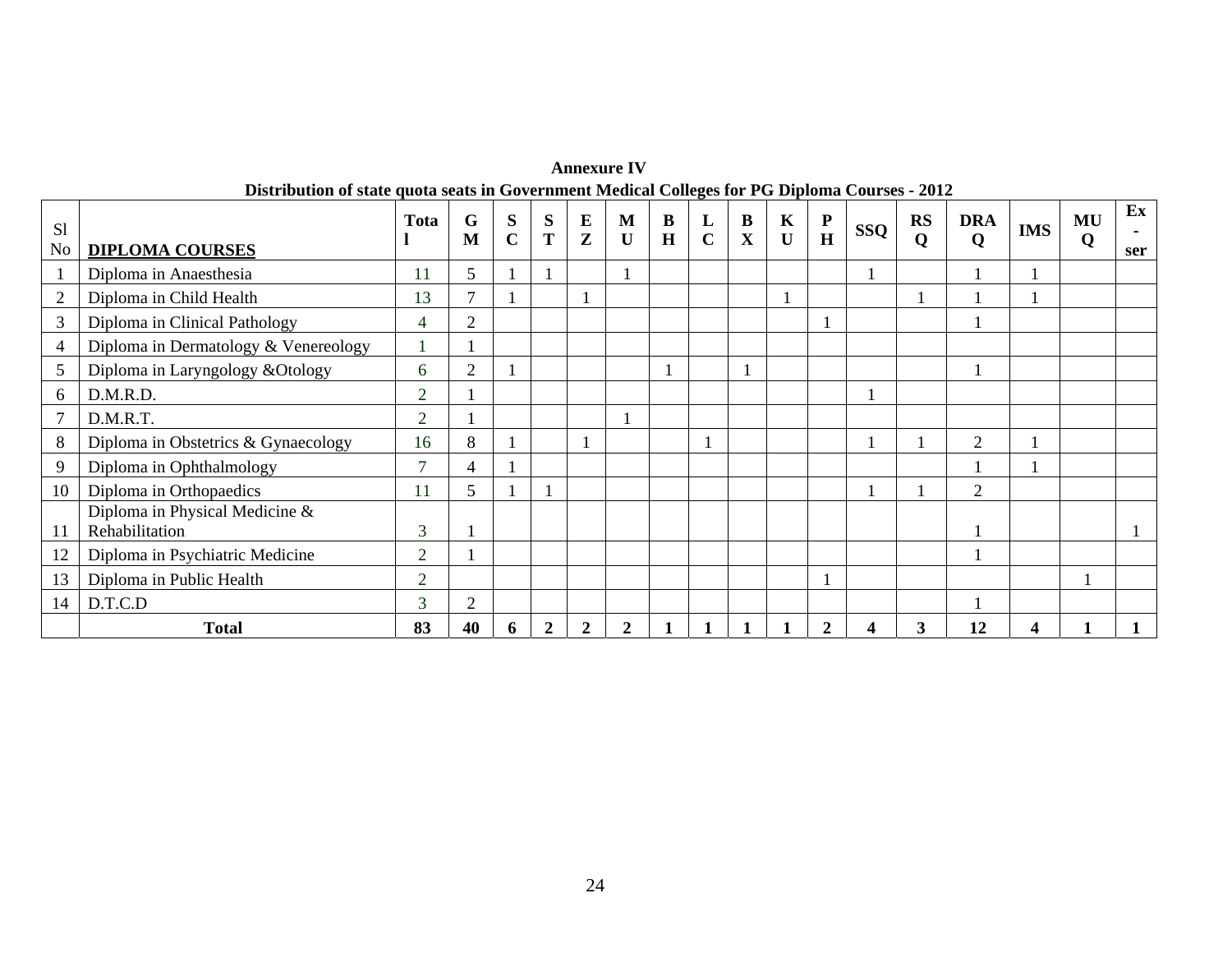|                                              | <b>ANNEXURE V</b>                                                                                                                                                                                                                                                                                                                                     |
|----------------------------------------------|-------------------------------------------------------------------------------------------------------------------------------------------------------------------------------------------------------------------------------------------------------------------------------------------------------------------------------------------------------|
|                                              | <b>CENTRALIZED ALLOTMENT PROCESS - PGM: 2012</b><br><b>AUTHORIZATION LETTER</b><br>Submitted by an Authorized representative                                                                                                                                                                                                                          |
|                                              | [ See Clause XI (a) $(iv]$ ]                                                                                                                                                                                                                                                                                                                          |
|                                              |                                                                                                                                                                                                                                                                                                                                                       |
|                                              |                                                                                                                                                                                                                                                                                                                                                       |
|                                              | allotment venue for admission to P G Medical (Degree/Diploma) Courses, 2012. The signature of the person<br>authorized is attested below by a Gazetted Officer.                                                                                                                                                                                       |
|                                              | <b>Signature of the Candidate:</b>                                                                                                                                                                                                                                                                                                                    |
|                                              |                                                                                                                                                                                                                                                                                                                                                       |
| Affix a recent                               |                                                                                                                                                                                                                                                                                                                                                       |
| passport size<br>photograph of the           |                                                                                                                                                                                                                                                                                                                                                       |
| candidate and get it<br>attested by a        | $- - - - - -$                                                                                                                                                                                                                                                                                                                                         |
| <b>Gazetted Officer</b>                      |                                                                                                                                                                                                                                                                                                                                                       |
|                                              | ------                                                                                                                                                                                                                                                                                                                                                |
|                                              |                                                                                                                                                                                                                                                                                                                                                       |
| Name and Designation of the Gazetted officer |                                                                                                                                                                                                                                                                                                                                                       |
|                                              | Office Seal                                                                                                                                                                                                                                                                                                                                           |
|                                              |                                                                                                                                                                                                                                                                                                                                                       |
|                                              | Signature of the Authorised Representative:                                                                                                                                                                                                                                                                                                           |
| Photograph of<br>authorized                  |                                                                                                                                                                                                                                                                                                                                                       |
| representative<br>attested by the            | <b>ATTESTED:</b>                                                                                                                                                                                                                                                                                                                                      |
| candidate                                    |                                                                                                                                                                                                                                                                                                                                                       |
|                                              |                                                                                                                                                                                                                                                                                                                                                       |
| Candidate to sign over the photograph        | SIGNATURE OF THE CANDIDATE                                                                                                                                                                                                                                                                                                                            |
|                                              | <u>UNDERTAKING</u>                                                                                                                                                                                                                                                                                                                                    |
| behalf.                                      | I, undertake that the decision taken if any, by my authorised representative at the allotment venue shall be binding on<br>me and I shall not have any claim whatsoever, other than the decision taken by my authorised representative on my                                                                                                          |
| Place:<br>Date:                              | <b>Signature of candidate</b>                                                                                                                                                                                                                                                                                                                         |
|                                              | Note: An authorized representative attending CAP-PGM, 2012 must bring a photocopy also of the filled up form. The<br>same will be returned to the representative with the seal of the DME's office. This copy of the filled up form having<br>the seal of the DME's office can be used in lieu of authorization letter during subsequent appearances. |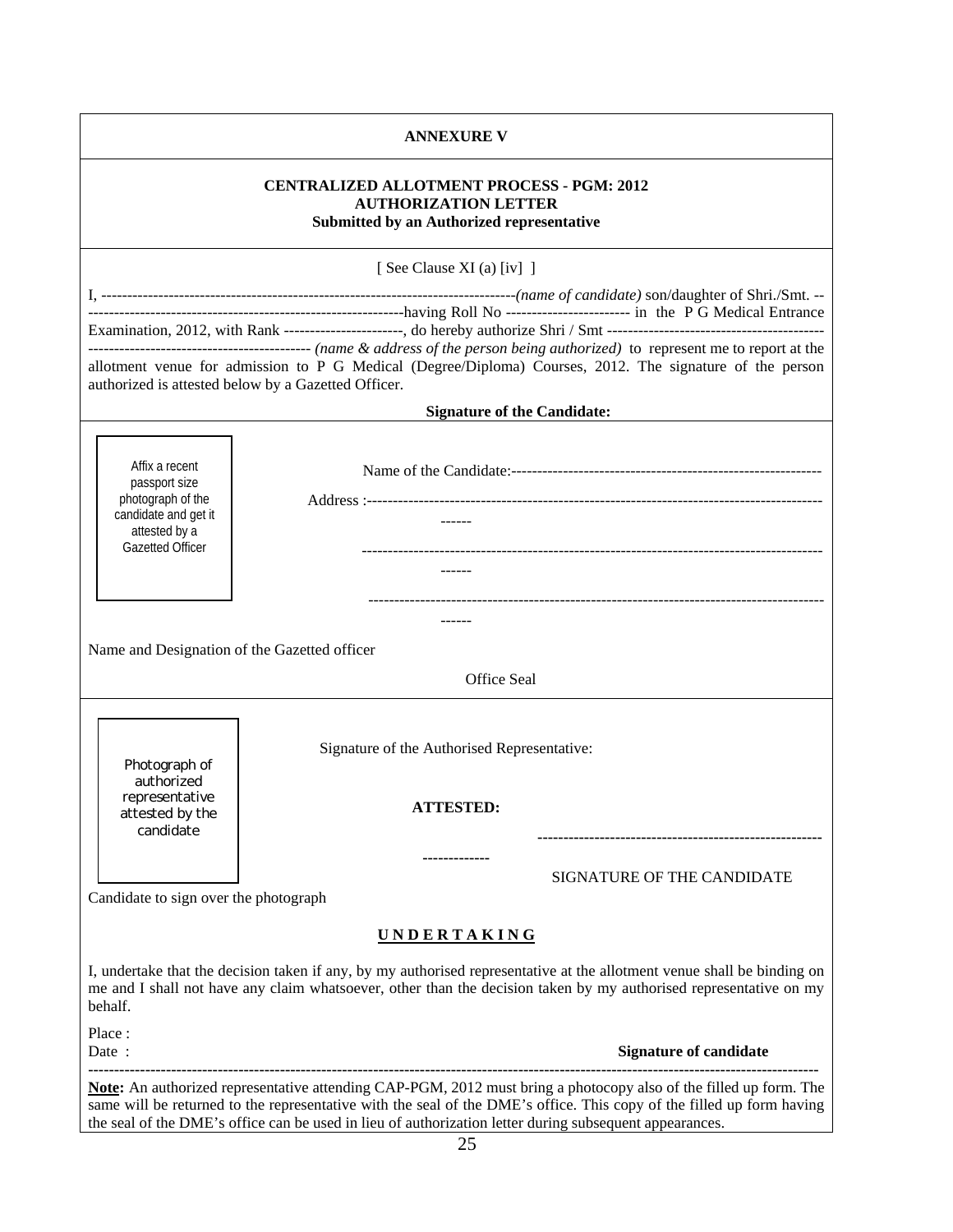#### **Annexure - VI BOND**

(Total value of  $\bar{\mathbf{\xi}}$  100/- Kerala Stamp Paper\*)

To be executed by all candidates admitted to Postgraduate Medical Courses in the State Medical Colleges

|                                                                                                             |  | TO KNOW ALL MEN BY THESE PRESENTS |  |  |  |                                                                                                                            |  |
|-------------------------------------------------------------------------------------------------------------|--|-----------------------------------|--|--|--|----------------------------------------------------------------------------------------------------------------------------|--|
|                                                                                                             |  |                                   |  |  |  |                                                                                                                            |  |
|                                                                                                             |  |                                   |  |  |  |                                                                                                                            |  |
|                                                                                                             |  |                                   |  |  |  | by or repugnant to the context include his heirs, executors, administrators and legal representatives) and                 |  |
|                                                                                                             |  |                                   |  |  |  |                                                                                                                            |  |
|                                                                                                             |  |                                   |  |  |  | expression shall unless excluded by repugnant to the context include their respective heirs, executors, administrators and |  |
|                                                                                                             |  |                                   |  |  |  | legal representatives) bind ourselves jointly and severally to pay the Governor of Kerala (hereinafter called the          |  |
|                                                                                                             |  |                                   |  |  |  |                                                                                                                            |  |
|                                                                                                             |  |                                   |  |  |  |                                                                                                                            |  |
| stipend /salary and a further sum of $\bar{\tau}$ 17,00,000 (Rupees Seventeen lakhs) as liquidated damages. |  |                                   |  |  |  |                                                                                                                            |  |

Signed this …………………………………….day of………………….in the year Two thousand and Eleven ………………..by the Bounden Shri…………………………………. (Full address).

 In the presence of witnesses: (Name & Official Address is compulsory) 1.....................................................................................................

 WHEREAS the Bounden has been under the rules, which will form part of this deed as if incorporated herein, hereinafter called the Rules, selected to undergo the course of study. Government will give the monthly stipend to the Bounden (admissible as per rules) for the study of ------------------------------------------------------------------------------------- - [*here enter the name of the course of study*] in Government Medical College, …………………..(Name of college) condition of his executing a bond supported by two sureties in the terms appearing hereinafter which the Bounden has agreed to do.

 Now the condition of the above written obligation is that in the event of the Bounden not conforming to or observing the rules and conditions, regarding the progress of his study or interrupting or discontinuing his course, at any time after the final centralised allotment process or participating in a strike or leave the training course on account indiscipline or misconduct on his part, or for other reasons not considered valid and satisfactory by the Secretary to Government of Kerala, Health and Family Welfare Department whose decision in this behalf shall be final, the Bounden and the sureties shall jointly and severally pay and refund to the Government on demand and without demur all the amount spent on the Bounden on account of the said course of studies, together with the liquidated damages of  $\bar{\zeta}$  17,00,000 (Rs. Seventeen lakhs) if the bounden discontinues the course after the final Centralised Allotment Process(CAP). This decision of the Secretary to Government of Kerala, Health and Family Welfare Department as to the commission of a breach or as to any indiscipline or misconduct on the part of the Bounden as also the amount of compensation payable and as to whether the Bounden has or has not performed and observed the conditions and Bounden obligations under these presents shall be final and binding on the Bounden and the sureties.

It is further agreed and declared that in the event of the Bounden being unsuccessful in any of the qualifying examinations conducted in the said Institute, the Government may at their discretion, withhold the payment of stipend for the continuance of further studies and the decision of the Secretary to Government of Kerala, Health and Family Welfare Department in this behalf shall be final and binding.

 Provided further that the Bounden and the Sureties do hereby agree that all sums found due to the Government under or by virtue of this bond may be recovered jointly and severally from them and their prospective movable and immovable as if such sums were arrears of land revenue under the provisions of the Revenue Recovery Act for the time being in force or in such other manner as to the Government may deem fit.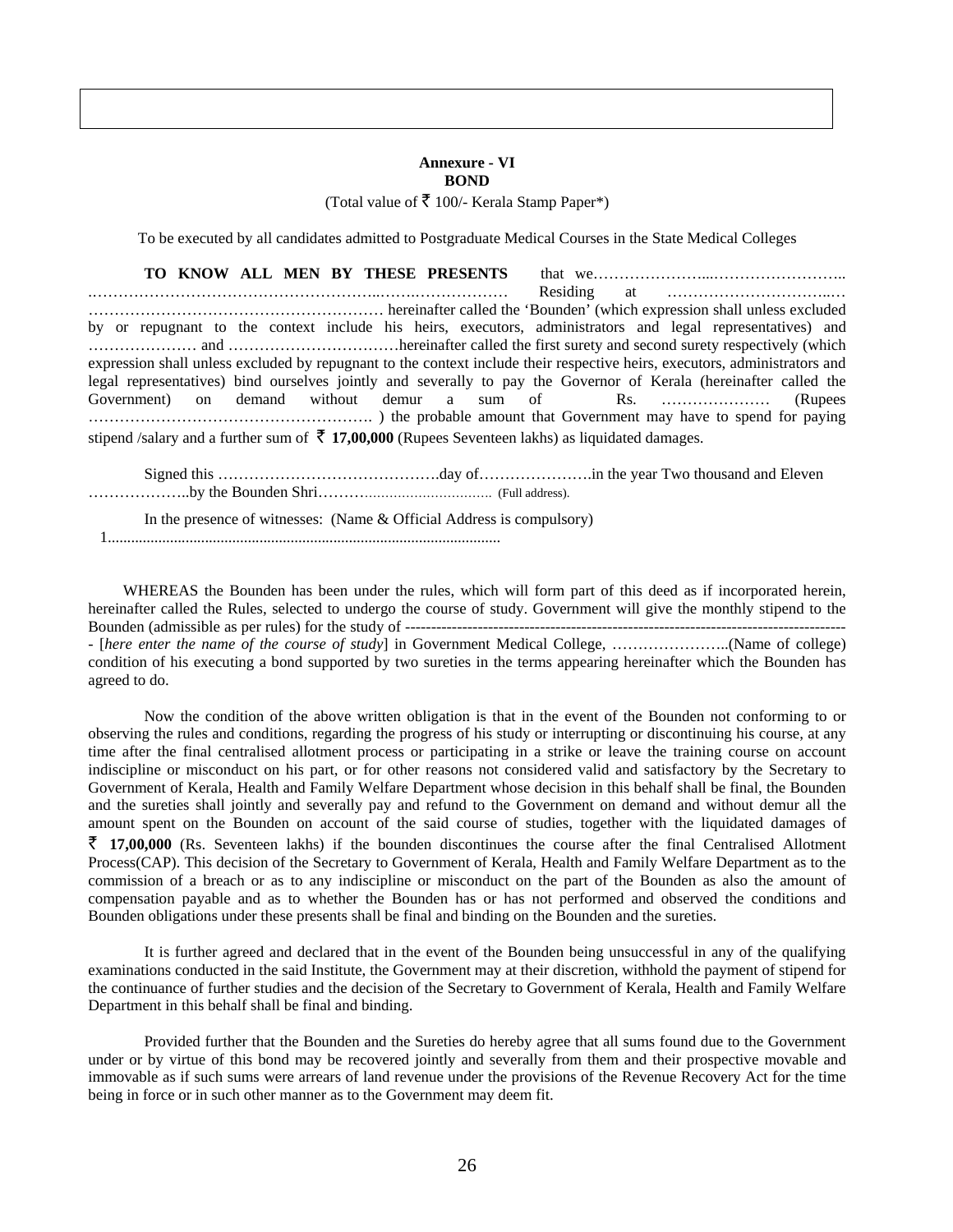It is agreed that the liability of the sureties hereunder shall not be impaired or discharged by reason of time being granted or any forbearance, act or omission of the Government (whether with or without the knowledge or consent of the sureties) in respect or in relation to the several obligations and conditions to be performed or discharged by the Bounden or by any other matter or thing whatsoever which, under the law relating the sureties, shall but for this provision have the effect of releasing the sureties from such liability not shall it be necessary for the Government, to sue the Bounden before doing either of the sureties for amounts due hereunder.

It is agreed that the expense of Stamp duty to this document shall be borne by the Bounden.

| IN | <b>WITNESS</b>                                      | <b>WHEREOF</b>                                                                  | the                        | Bounden |
|----|-----------------------------------------------------|---------------------------------------------------------------------------------|----------------------------|---------|
|    |                                                     |                                                                                 |                            |         |
|    |                                                     | sureties have put their respective hands the day and year herein above written  |                            |         |
|    | Signed by the Bounden in the presence of witnesses: |                                                                                 |                            |         |
|    |                                                     |                                                                                 | (Signature of the Bounden) |         |
| 1. |                                                     | (Signature of the sureties) (Residential Address of the sureties<br>Compulsory) |                            |         |
|    | (Signature of the witness)                          |                                                                                 |                            |         |
|    |                                                     | (Official Address & Residential Address of the witness is<br>Compulsory)        |                            |         |
|    |                                                     |                                                                                 |                            |         |

OFFICE SEAL

Witness must be a person as mentioned in the clause XIII (2) (f) of the Prospectus.

 $\overline{a}$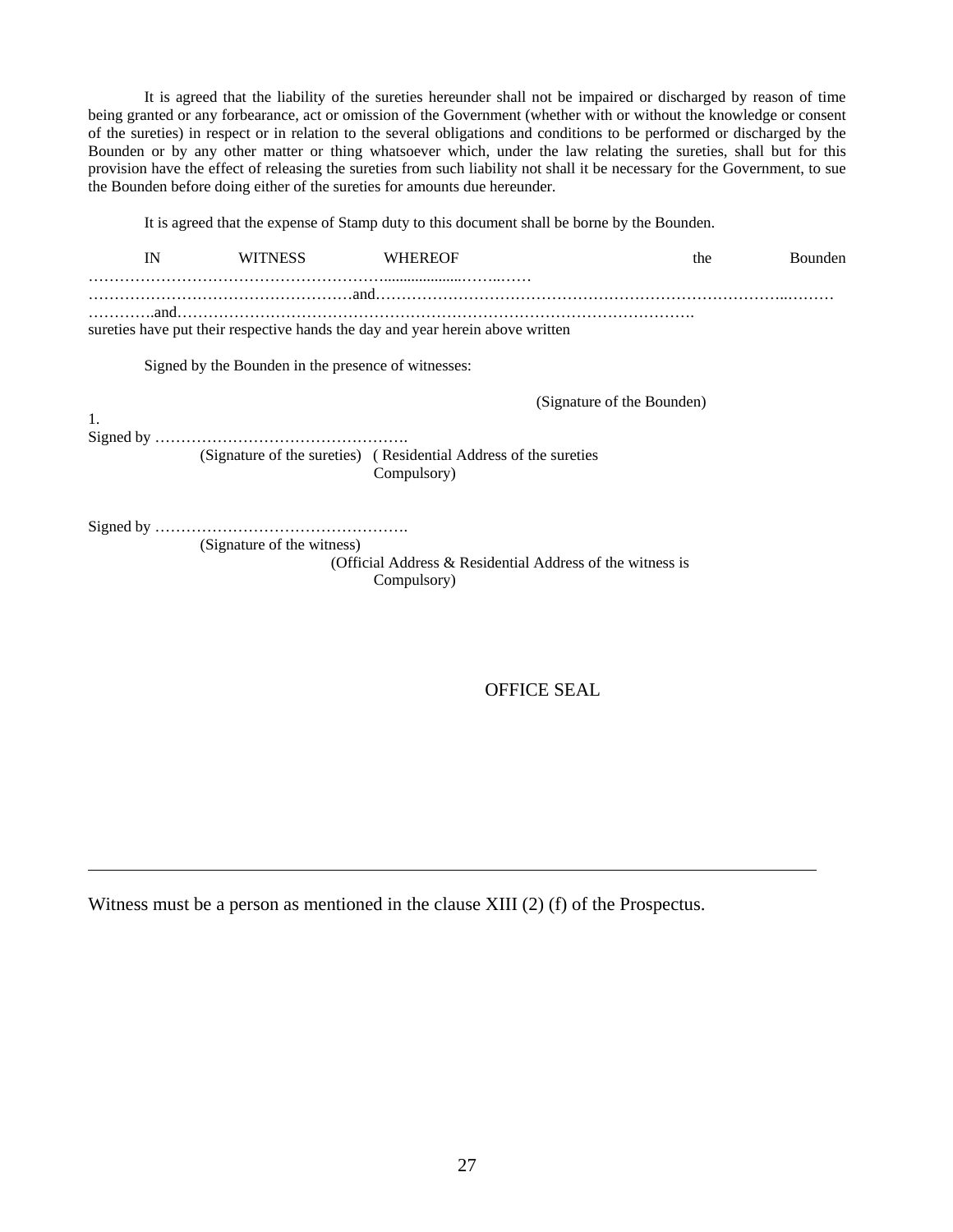#### **Annexure - VII BOND**

(Total value of  $\bar{\mathbf{\xi}}$  100/- Kerala Stamp Paper\*)

|                             | Tо  | <b>KNOW</b> | ALL | <b>MEN</b> | BY  | THESE                                                                                                                              | <b>PRESENTS</b> | <b>THAT</b> | we  |  |  |
|-----------------------------|-----|-------------|-----|------------|-----|------------------------------------------------------------------------------------------------------------------------------------|-----------------|-------------|-----|--|--|
|                             |     |             |     |            |     |                                                                                                                                    |                 |             | of  |  |  |
|                             |     |             |     |            |     | residing at (herein-after called                                                                                                   |                 |             | the |  |  |
| Bounden)                    | and |             |     |            |     |                                                                                                                                    |                 |             | at  |  |  |
|                             |     |             |     |            | And |                                                                                                                                    | (2)             | $Shri$      |     |  |  |
|                             |     |             |     |            |     |                                                                                                                                    |                 |             |     |  |  |
|                             |     |             |     |            |     | and address) (hereinafter called 'the sureties') do hereby bind ourselves and each of us, our and each of our heirs,               |                 |             |     |  |  |
|                             |     |             |     |            |     | executors and administrators jointly and severely to pay to the Governor of Kerala (hereinafter referred to as 'the                |                 |             |     |  |  |
|                             |     |             |     |            |     |                                                                                                                                    |                 |             |     |  |  |
|                             |     |             |     |            |     | the period of study and the amount spend by government for their studies with interest as fixed by Government and Rs <sup>**</sup> |                 |             |     |  |  |
|                             |     |             |     |            |     | in addition to the stipend/salary towards liquidated damages/penalty for violation of the conditions in clause XIII of the         |                 |             |     |  |  |
| Medical PG Prospectus 2012. |     |             |     |            |     |                                                                                                                                    |                 |             |     |  |  |

Signed this ……….. Day of ……………….. in the year …………. by the bounden Shri/Smt. ……………

Signature Signature Signature Signature Signature Signature Signature Signature Signature Signature Signature Signature Signature Signature Signature Signature Signature Signature Signature Signature Signature Signature Si

In the presence of witnesses:

1. ……………………

2. Signed by Shri/Smt. ……….. ……………… (Residential Address is compulsory)

WHEREAS the Bounden Shri/Smt. …………. has been selected to undergo ----------------------------------------------------- -------------------- (here enter the name of the course of study) in Government Medical College, \_\_\_\_\_\_\_\_\_\_(name of College), Kerala for a period of two/three years.

 AND WHEREAS the Government have agreed to pay the Bounden during the period of the said course of study his/her pay and allowance which he would have drawn but for his undergoing the said course of study and to treat the period of the course of study as duty. (only for service candidates)

 AND WHEREAS the Government have agreed to incur the said expenses on condition that after successful completion of the course of study within the prescribed period the bounden shall serve the Government for a period of Ten or twelve or till superannuation whichever is earlier/ one\*\*\* and also subject to the terms and conditions hereinafter appearing and the bounden and the sureties have agreed to the same.

 NOW the condition of the above written obligation is that in the event the Bounden after successful completion of the Post Graduate course of study to which he was selected, fails to serve the Government for a period of Ten or twelve or till superannuation whichever is earlier/ one\*\*\*, the Bounden and sureties shall forthwith pay to the Government on demand the sum of Rs……………………………….(the total amount of salary/stipend drawn during the period of study) and \*\* in addition to the amount spend by government for their studies with interest as fixed by Government towards liquidated damages for violation of the conditions in clause XIII of the Medical PG Prospectus 2012. In the matter of deciding what moneys are to be paid by the Bounden and the sureties and decision of the Government shall be final and legally binding on the bounden and sureties and upon the payment of such sum the above written obligation shall be void and of no effect otherwise this shall be remain in full force and effect.

 PROVIDED further that the bounden and the sureties do hereby agree that if the Bounden fails to serve the Government for a period of Ten or twelve or till superannuation whichever is earlier/ one\*\*\* years, it may be construed as professional misconduct and the fact reported to the T.C Medical Council for suitable action including cancellation of Registration by the council.

 PROVIDED further that the bounden and the sureties do hereby agree that all sums found due to the Government under or by virtue of this bond may be recovered jointly and severely from them and their properties movable and immovable as if such dues were arrears of land revenue under the provisions of the Revenue Recovery Act for the time being force or in such other manner as the Government may deem fit.

 THE liabilities of the sureties under this Bond is Co-existent with that of the Bounden and shall not be affected by the Government giving time or any other indigence to the bounden or by the Government varying of the terms and conditions herein contained,

 It is agreed that the certificates submitted at the time of admission will be released by the Principal only after satisfactorily completing the bonded obligation.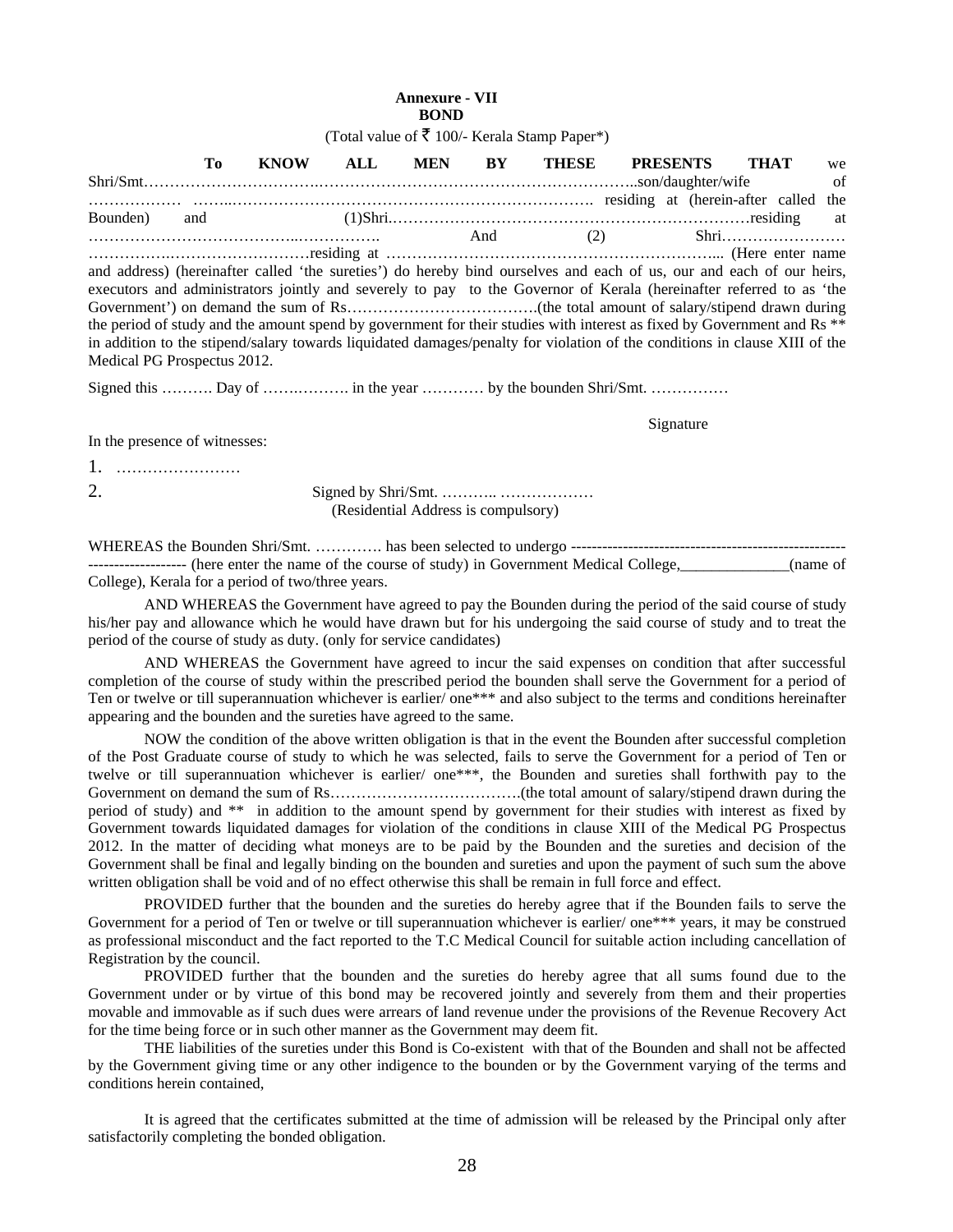Signed by the Bounden ……..

In the presence of witnesses:

1. (residential Address of the sureties and the official address of the witnesses is compulsory)

Signed by the Surety

1.

2.

In the presence of witnesses:

#### OFFICE SEAL

**---------------------------------------------------------------------------------------------------** 

### **Note:**

\* All pages should be in stamped paper

**\*\* Strike out which is not applicable** - Bond amount to be executed:

- a) For service quota candidates  $\bar{z}$  10,00,000/-(Rs Ten Lakhs), from P G Diploma and P G Non-Clinical Speciality candidates and  $\bar{\tau}$  17,00,000/- (Rs Seventeen lakhs) from P G Degree Clinical Speciality candidates.
- b) For non-service quota candidates  $\bar{5}$ ,00,000/-(Rs Five Lakhs)

#### \*\*\* **Strike out which is not applicable** - No. of years to be served

- a) Service quota candidates **10** years or till superannuation whichever is earlier Service quota candidates who have not completed the period of probation as on the day before the date of admission will have to serve the Government for an additional period of 2 years (ie total 12 years).
- b) Non-service quota candidates **1** year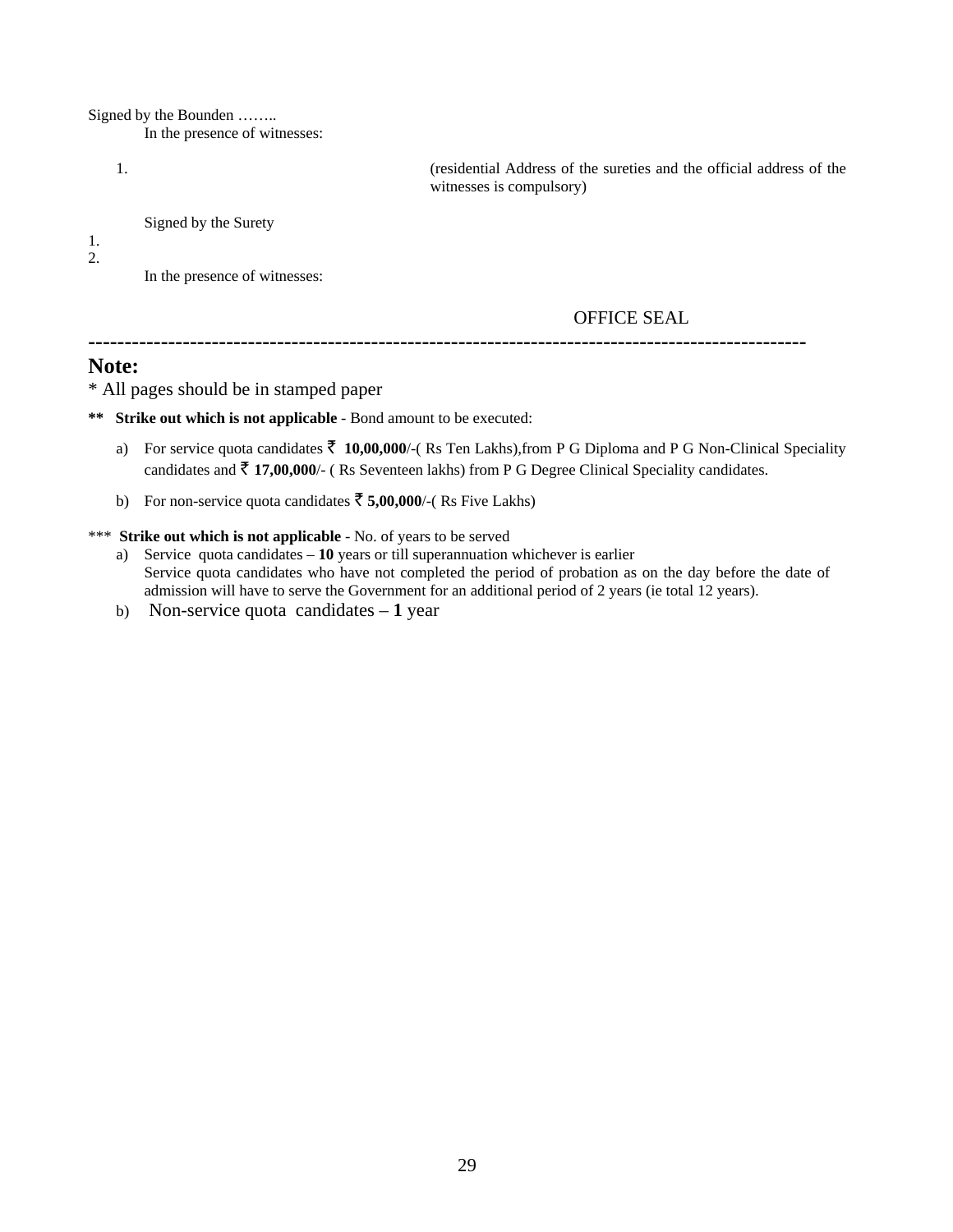# **ANNEXURE VIII LIST OF SOCIALLY AND EDUCATIONALLY BACKWARD CLASSES (SEBC) [Vide G.O. (P) 208/66/Edn. dated 02.05.1966] & G.O. (Ms) No. 95/08/SCSTDD**

### **dated 06.10.2008]**

**I. Ezhavas** including Ezhavas, Thiyyas,

Ishuvan, Izhuvan, Illuvan and Billava

**II. Muslims** (all sections following Islam)

### **III. Latin Catholics other than Anglo-Indians**

### **IV. Other Backward Christians**

(a) SIUC

(b) Converts from Scheduled Castes

to Christianity

**V. Kudumbi** 

# **VI. Other Backward Hindus**, i.e.

1. Agasa

- 2. Arayas including Valan, Mukkuvan, Mukaya, Mogayan, Arayan, Bovies, Kharvi, Nulayan, and Arayavathi
- 3. Aremahrati
- 4. Arya including Dheevara/Dheevaran Atagara, Devanga, Kaikolan, (Sengunthar) Pattarya, Saliyas (Padmasali, Pattusali, Thogatta, Karanibhakatula, Senapathula, Sali, Sale, Karikalabhakulu, Chaliya) Sourashtra, Khatri, Patnukaran, Illathu Pillai, Illa Vellalar, Illathar
- 5. Bestha
- 6. Bhandari or Bhondari
- 7. Boya
- 8. Boyan
- 9. Chavalakkaran
- 10. Chakkala (Chakkala Nair)
- 11. Devadiga
- 12. Ezhavathi (Vathi)
- 13. Ezhuthachan, Kadupattan
- 14. Gudigara
- 15. Galada Konkani
- 16. Ganjam Reddies
- 17. Gatti
- 18. Gowda
- 19. Ganika including Nagavamsom
- 20. Hegde
- 21. Hindu Nadar
- 22. Idiga including Settibalija
- 23. Jangam
- 24. Jogi
- 25. Jhetty
- 26. Kanisu or Kaniyar-Panicker, Kaniyan, Kanisan, Kannian or Kani, Ganaka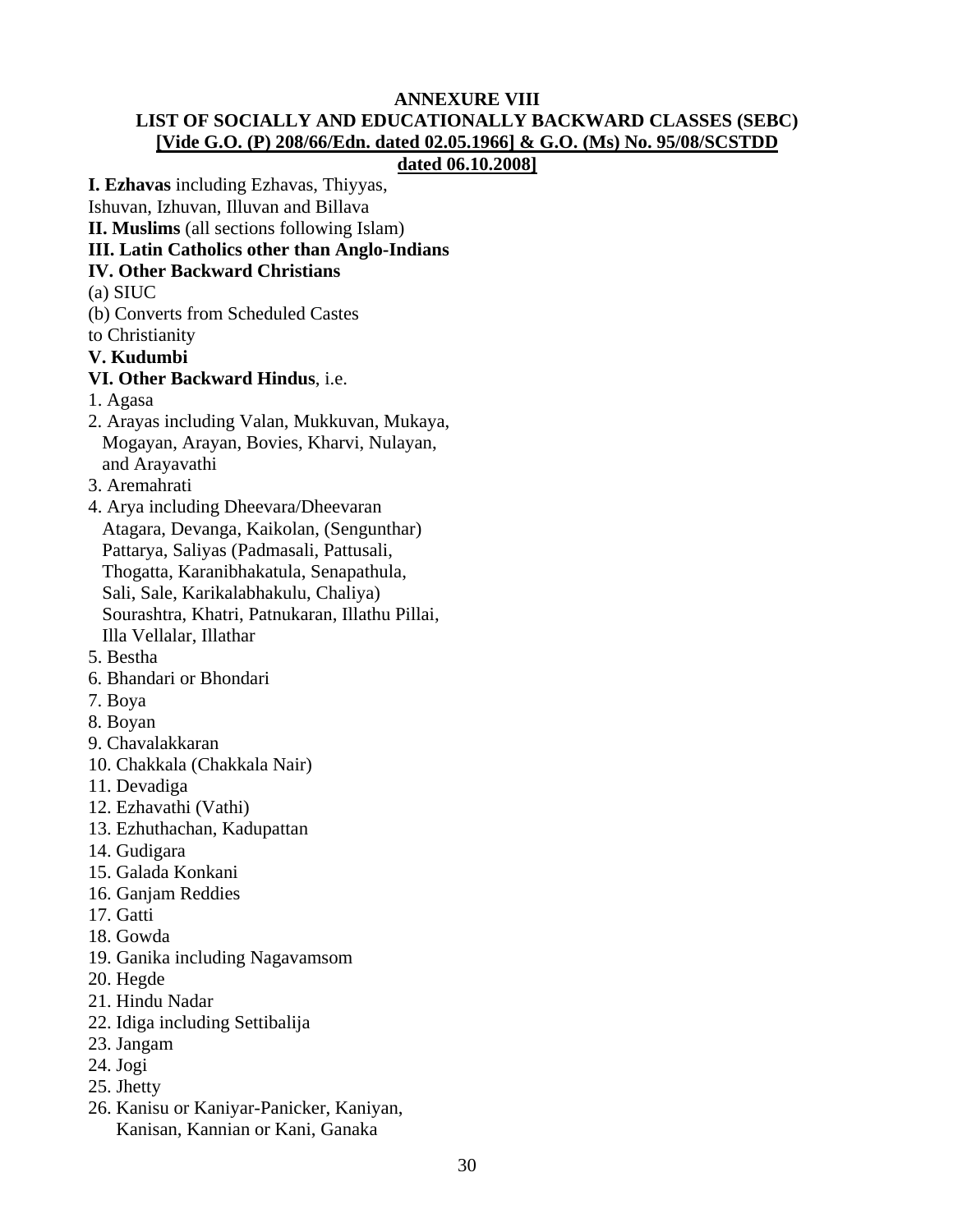- 27. xxx
- 28. Kalarikurup or Kalari Panicker
- 29. Kerala Muthali
- 30. Kusavan including Kulala, Kumbaran, Odan, Oudan (Donga) Odda (Vodde or Vadde or Veddai) Velaan, Andhra Nair, Anthuru Nair.
- 31. Kalavanthula
- 32. Kallan including Isanattu Kallar
- 33. Kabera
- 34. Korachas
- 35. Kammalas including Viswakarmala, Karuvan, Kamsalas, Viswakarmas, Pandikammala, Malayal-Kammala, Kannan, Moosari, Kalthachan, Kallasari, Perumkollen, Kollan, Thattan, Pandithattan, Thachan, Asari, Villasan, Vilkurup, Viswabrahmins, Kitara, Chaptegara.
- 36. Kannadiyans
- 37. Kavuthiyan
- 38. Kavudiyaru
- 39. Kelasi or Kalasi Panicker
- 40. Koppala Velamas
- 41. Krishnanvaka
- 42. Kuruba
- 43. Kurumba
- 44. Maravan (Maravar)
- 45. Madivala
- 46. Maruthuvar
- 47. Mahratta (Non-Brahman)
- 48. Melakudi (Kudiyan)
- 49. Mogaveera
- 50. Moili
- 51. Mukhari
- 52. Modibanda
- 53. Moovari
- 54. Moniagar
- KEAM-76 2010, © CEE, TVM
- 55. Naicken including Tholuva Naicker and Vettilakkara Naicker
- 56. Padyachi (Villayankuppam)
- 57. Palli
- 58. Panniyar or Pannayar
- 59. Parkavakulam (Surithiman, Malayaman, Nathaman, Moopanar and Nainar)
- 60. Rajapuri
- 61. Sakravar (Kavathi)
- 62. Senaithalaivar, Elavania, Senaikudayam
- 63. Sadhu Chetty including Telugu Chetty or
- 24 Manai Telugu Chetty and Wynadan
- **Chetty**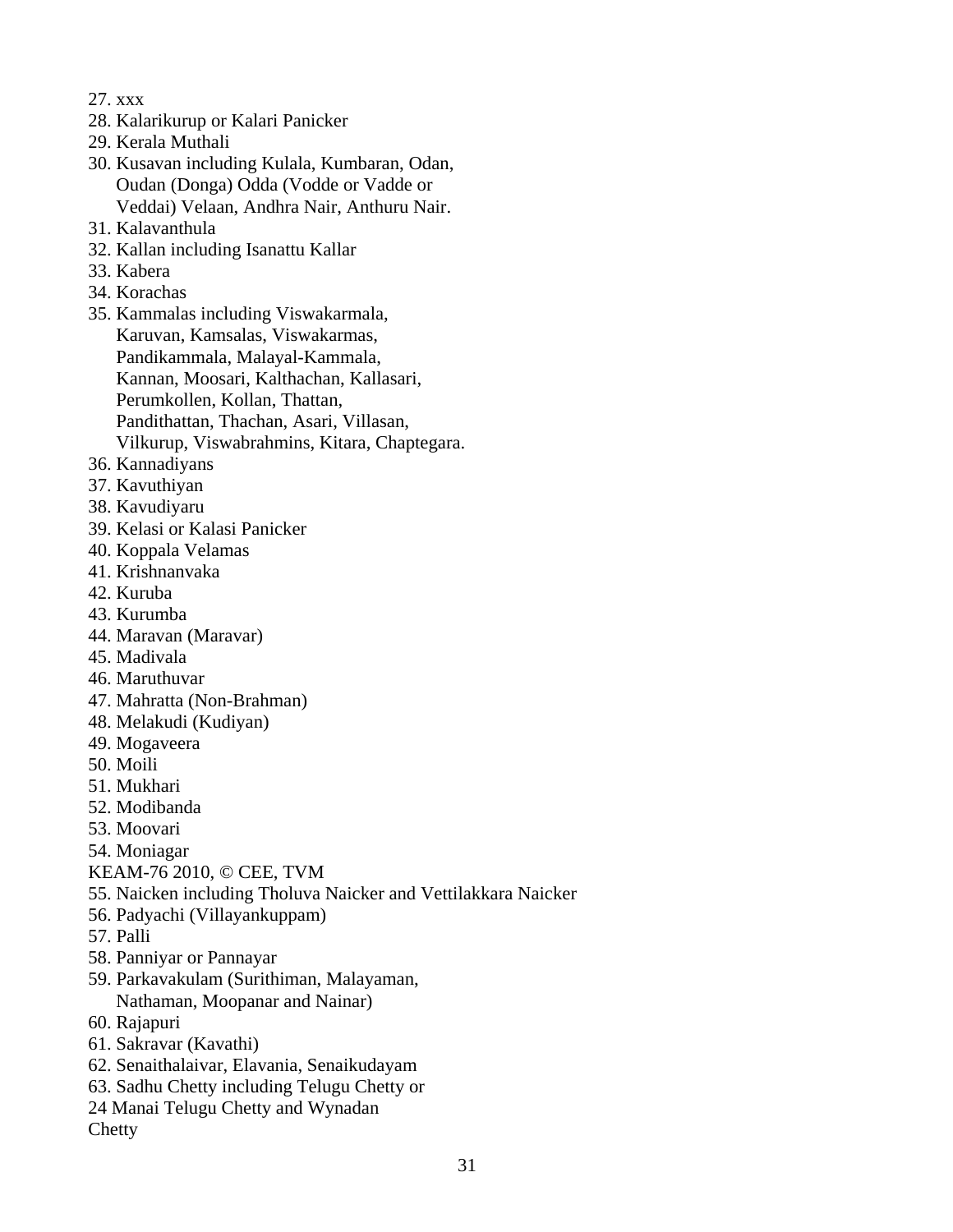- 64. Tholkolan
- 65. Thottiyan
- 66. Uppara (Sagara)
- 67. Ural Goundan
- 68. Valaiyan
- 69. Vada Balija
- 70. Vakkaliga
- 71. Vaduvan(Vadugan)
- 72. Veera Saivas (Pandaram, Vairavi, Vairagi, Yogeeswar, Matapathi and Yogi)
- 73. Veluthedathu Nair including Vannathan, Veluthedan and Rajaka
- 74. Vilakkithala Nair including Vilakkathalavan, Ambattan Pranopakari, Pandithar and Nusuvan
- 75. Vaniya including Vanika, Vanika Vaisya, Vaisya Chetty, Vanibha Chetty, Ayiravar Nagarathar, Vaniyan
- 76. Yadava including Kolaya, Ayar, Mayar,Maniyani, Eruman, Golla and Kolaries
- 77. Chakkamar
- 78. Mogers of Kasaragod Taluk
- 79. Maratis of Hosdurg Taluk
- 80. Paravans of Malabar area excluding Kasaragod Taluk
- 81. Peruvannan (Varnavar)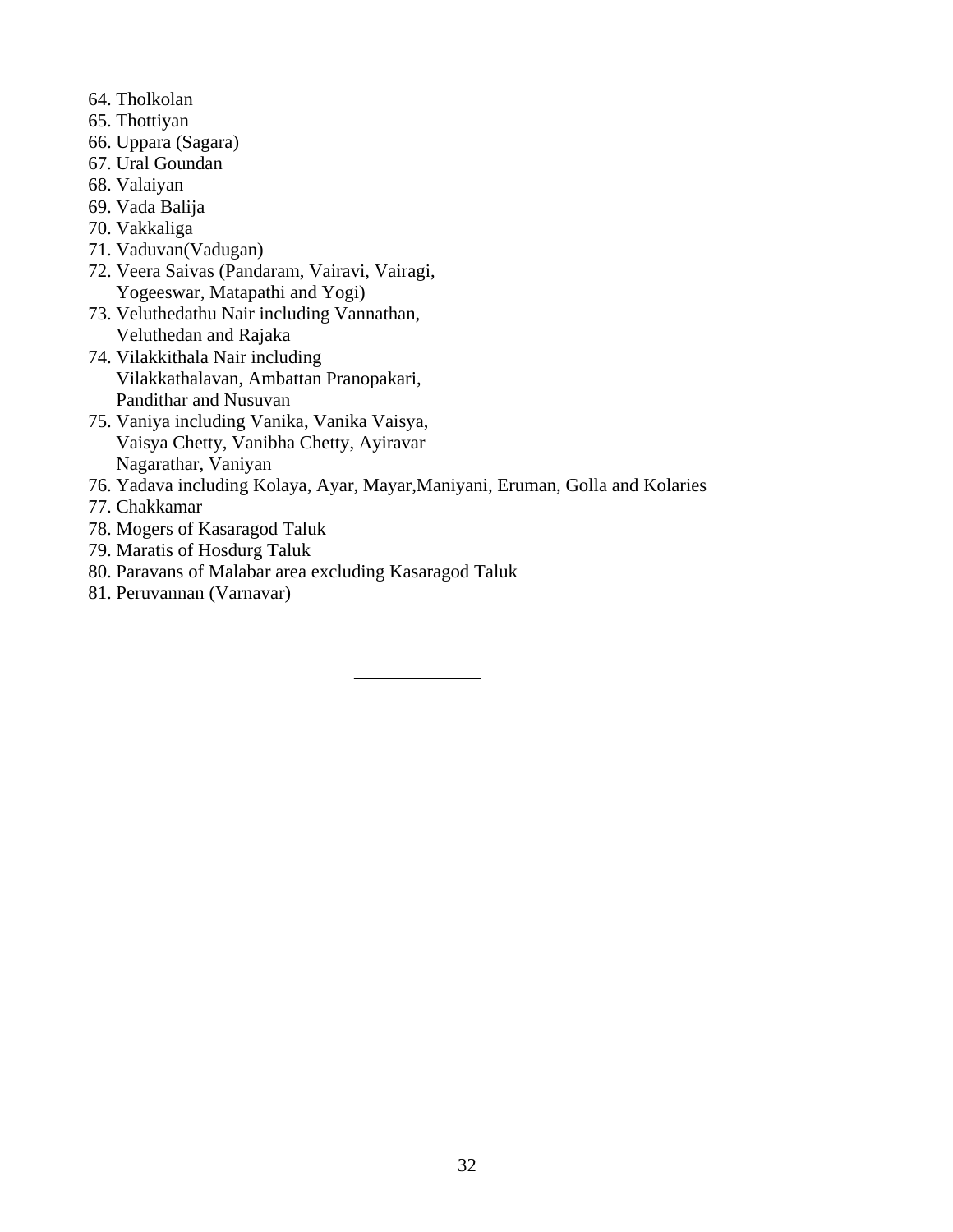### **ANNEXURE – IX INTER-CASTE MARRIAGE CERTIFICATE FOR SON / DAUGHTER OF INTER-CASTE MARRIED COUPLES**

|           |     |                                          |        |  | admission to PG Medical Courses 2012, is the son/daughter of an Inter-caste married couple, and his/her father Shri |         |    |  |  |  |  |  |
|-----------|-----|------------------------------------------|--------|--|---------------------------------------------------------------------------------------------------------------------|---------|----|--|--|--|--|--|
|           |     |                                          |        |  | to                                                                                                                  |         |    |  |  |  |  |  |
| Community | and | his/her                                  | mother |  |                                                                                                                     | belongs | to |  |  |  |  |  |
|           |     |                                          |        |  |                                                                                                                     |         |    |  |  |  |  |  |
| Place:    |     | Signature of Village Officer/Tahasildar: |        |  |                                                                                                                     |         |    |  |  |  |  |  |
| Date:     |     | Name of Village Officer/Tahasildar:      |        |  |                                                                                                                     |         |    |  |  |  |  |  |
|           |     |                                          |        |  | Name of Village & District :                                                                                        |         |    |  |  |  |  |  |
|           |     | (Office Seal)                            |        |  |                                                                                                                     |         |    |  |  |  |  |  |